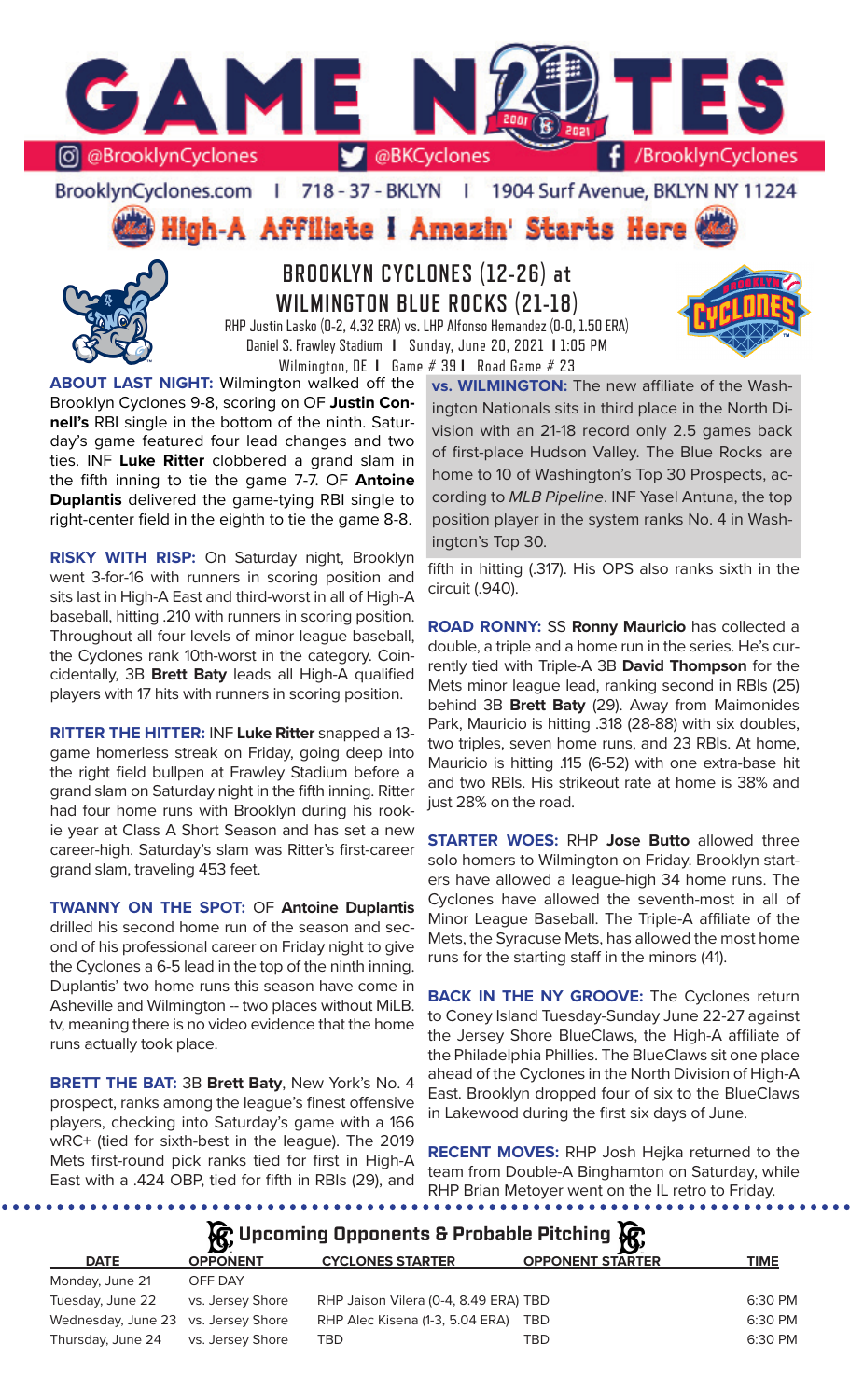## **JUNE 20 AT WILMINGTON STARTING PITCHER PAGE 2**

|    | # 47                                                                                                                    | <b>JUSTIN LASKO</b>                                                                        | RHP |
|----|-------------------------------------------------------------------------------------------------------------------------|--------------------------------------------------------------------------------------------|-----|
| O. | Height: 6-4<br><b>Bats: Right</b><br>Date of Birth: March 16, 1997<br>Hometown: Bridgeport, CT<br><b>College: UMass</b> | Weight: 208<br><b>Throws: Right</b><br>Age: 24<br>How Obtained: Mets 30th-round pick, 2019 |     |
|    |                                                                                                                         |                                                                                            |     |

**LAST TIME OUT:** Lasko tossed a quality start in Brooklyn' 3-1 victory on Tuesday night. The quality start marked Brooklyn's third such start of the season. The Connecticut native allowed one run on three hits in six frames in the no-decision.

| s  |             |            |            |     |                      |                | 2021 GAME-BY-GAME |                |   |           |            |
|----|-------------|------------|------------|-----|----------------------|----------------|-------------------|----------------|---|-----------|------------|
| (− |             |            |            |     |                      |                |                   |                |   |           |            |
|    | <b>DATE</b> | <b>OPP</b> | <b>DEC</b> | IP  | н                    | R              | ER                | <b>BB</b>      | к | <b>HR</b> | <b>AVG</b> |
| е  | 6/15        | @ WIL      |            | 6.0 | 3                    |                |                   | 0              | 4 | $\Omega$  | .193       |
| i- | 6/9         | vs. HV     |            | 5.2 | 4                    | 3              | 3                 |                | 8 | 2         | .216       |
|    | 6/2         | $@$ JS     | L          | 5.0 | 4                    | 4              | 4                 | 1              | 3 | 1         | .235       |
|    |             |            |            |     | Low-A St. Lucie Mets |                |                   |                |   |           |            |
|    | 5/26        | vs. DBT    |            | 8.0 | 5                    |                |                   | 0              | 8 | 1         | .185       |
|    | 5/20        | @PMB       | W          | 5.0 | $\overline{2}$       | 0              | O                 | $\overline{2}$ | 6 | $\Omega$  | .189       |
|    | 5/14        | @DBT       |            | 6.0 | 5                    | $\overline{2}$ | $\overline{2}$    | 1              | 4 | $\Omega$  | .216       |
|    | 5/7         | vs. JUP    | W          | 4.0 | 3                    | $\overline{2}$ | $\overline{2}$    | 1              |   | 1         | .200       |
|    |             |            |            |     |                      |                |                   |                |   |           |            |

K% BB% HR/9

25% 3.3% 1.62

BABIP **GB%** FIP

.200 59.5% 4.49

**LASTING START:** Lasko turned in an eight-inning, eight-strikeout performance against Daytona on May 26 for St. Lucie. It was the longest outing of his professional career.

**NEW MAN:** Lasko broke camp with St. Lucie as a starter/ piggybacker. The righty pitched 23 innings and posted 25 strikeouts with a 1.96 ERA. He allowed four walks and two home runs with an opponents average of .185.

**2019:** Lasko pitched 10 times for Brooklyn, posting a 1.43 earned run average in all relief appearances. He was called up to Low-A Columbia and made 11 appearances (one start), posting a 2.57 ERA.

**MADDUX MAN:** Lasko, during his time with UMass, pitched a "Maddux" on April 12, 2019, earning a complete-game shutout while throwing just 96 pitches against George Washington.

**COLLEGE:** The UMass product pitched for four seasons with the Minutemen before earning a senior season draft selection by the Mets. In his final campaign, he led the Atlantic 10 Conference in innings (88.1), complete games (4), and shutouts (2). He was also ranked fifth with 82 strikeouts.

| <b>LASKO'S SEASON AND CAREER HIGHS</b> |                              |                              |  |  |  |  |  |  |
|----------------------------------------|------------------------------|------------------------------|--|--|--|--|--|--|
| 2021 Season                            |                              | Career                       |  |  |  |  |  |  |
| 8 (2x, 6/9 vs. Hudson Valley)          | <b>Strikeouts</b>            | 8 (2x, 6/9/21 vs. HValley)   |  |  |  |  |  |  |
| None                                   | <b>Double Digit K Games</b>  | None                         |  |  |  |  |  |  |
| 5 (2x, 5/20 at Palm Beach)             | <b>High Hits, Game</b>       | 5 (5/20/21 at Palm Beach)    |  |  |  |  |  |  |
| 2 (6/9 vs. Hudson Valley)              | High HR, Game                | 2 (6/9/21 vs. Hudson Valley) |  |  |  |  |  |  |
| 4 (6/2/21 @ Jersey Shore)              | <b>High Runs, Game</b>       | 4 (6/2/21 @ Jersey Shore)    |  |  |  |  |  |  |
| 2 (5/29 at Palm Beach)                 | <b>High Walks, Game</b>      | 2 (3x,5/29/21 at Palm Beach) |  |  |  |  |  |  |
| 8.0 (5/26 vs. Daytona)                 | <b>Innings Pitched, Game</b> | 8.0 (5/26/21 vs. Daytona)    |  |  |  |  |  |  |
| None                                   | <b>Complete Games</b>        | None                         |  |  |  |  |  |  |
| None                                   | <b>Shutouts</b>              | None                         |  |  |  |  |  |  |

| <b>CATCHER ERA</b> |    |    |            |            |  |  |  |  |
|--------------------|----|----|------------|------------|--|--|--|--|
| <b>NAME</b>        | G  | ER | <b>INN</b> | <b>ERA</b> |  |  |  |  |
| Alvarez            | 10 | 48 | 83.1       | 5.18       |  |  |  |  |
| Mena               | 5  | 21 | 41         | 4.61       |  |  |  |  |
| Senger             | 9  | 44 | 81         | 4.89       |  |  |  |  |
| Uriarte            | 12 | 59 | 98         | 5.41       |  |  |  |  |

| CYCLONES STARTING PITCHER BREAKDOWN |   |                                                       |    |     |         |  |  |  |  |
|-------------------------------------|---|-------------------------------------------------------|----|-----|---------|--|--|--|--|
| <b>STARTER</b>                      |   | <b>GS Quality StartsRun SupportRS/Start BC Record</b> |    |     |         |  |  |  |  |
| Butto, Jose                         | 8 | Ω                                                     | 38 | 4.8 | $4 - 4$ |  |  |  |  |
| Griffin, David                      |   | O                                                     | 8  | 8.0 | $O-1$   |  |  |  |  |
| Kisena, Alec                        | 6 | O                                                     | 30 | 5.0 | $1 - 5$ |  |  |  |  |
| Lasko, Justin                       | 3 |                                                       | 6  | 2.0 | $1 - 2$ |  |  |  |  |
| Opp, Cam                            | 4 |                                                       | 10 | 2.5 | $1 - 3$ |  |  |  |  |
| Parsons, Hunter                     |   | ∩                                                     | 5  | 5.0 | $1 - 0$ |  |  |  |  |
| Rojas, Oscar                        |   | O                                                     | 21 | 5.3 | $1 - 3$ |  |  |  |  |
| Vilera, Jaison                      |   | O                                                     | 20 | 2.9 | $0 - 7$ |  |  |  |  |
| Walker, Josh                        |   |                                                       | フフ | 6.8 | $3-1$   |  |  |  |  |

|                  |        |            |              |     |     |     |    |         |           |            | <b>BROOKLYN CYCLONES PITCHING BREAKDOWN</b> |        |      |              |     |     |     |     |         |           |            |
|------------------|--------|------------|--------------|-----|-----|-----|----|---------|-----------|------------|---------------------------------------------|--------|------|--------------|-----|-----|-----|-----|---------|-----------|------------|
|                  |        |            |              |     |     |     |    |         |           |            |                                             |        |      |              |     |     |     |     |         |           |            |
|                  | W-L    | <b>ERA</b> | IP.          | - н | R   | ER  | BB | к       | <b>HR</b> | <b>AVG</b> |                                             | W-L    | ERA  | IP.          | н   | R   | ER  | BB. |         | <b>HR</b> | <b>AVG</b> |
| <b>STARTERS</b>  | $5-17$ | 6.32       | 163.2 171    |     | 128 | 115 | 60 | 166     | 12        | 264        | <b>HOME</b>                                 | 4-12   | 4.14 | 139.0 118    |     | 74  | 64  | -61 | 142     | 10        | .230       |
| <b>RELIEVERS</b> | 7-9    | 3.94       | 157.2 138    |     | 86  | 69  | 85 | 170     | 9         | .232       | l ROAD.                                     | $8-14$ | 5.92 | 182.1        | 191 | 140 | 120 | 84  | 194     | 33        | .262       |
| <b>TOTAL</b>     | 12-26  | 5.01       | 3211 309 214 |     |     | 179 |    | 145 336 | 43        | .249       | <b>I TOTAL</b>                              | 12-26  | 5.01 | 3211 309 214 |     |     | 179 |     | 145 336 | 43        | .249       |
|                  |        |            |              |     |     |     |    |         |           |            |                                             |        |      |              |     |     |     |     |         |           |            |
|                  |        |            |              |     |     |     |    |         |           |            | <b>BULLPEN NOTES</b>                        |        |      |              |     |     |     |     |         |           |            |

-RHP Allan Winans' .200 BABIP is the lowest on the team, leading the relievers.

-RHP Brian Metoyer's 2.92 FIP is the lowest in the Cyclones bullpen, while his 31.9% strikeout rate ranks the highest.

-RHP Eric Orze has the bullpen's finest K-BB% (20.0%), posting a 25.7% K rate and a 5.7% BB rate.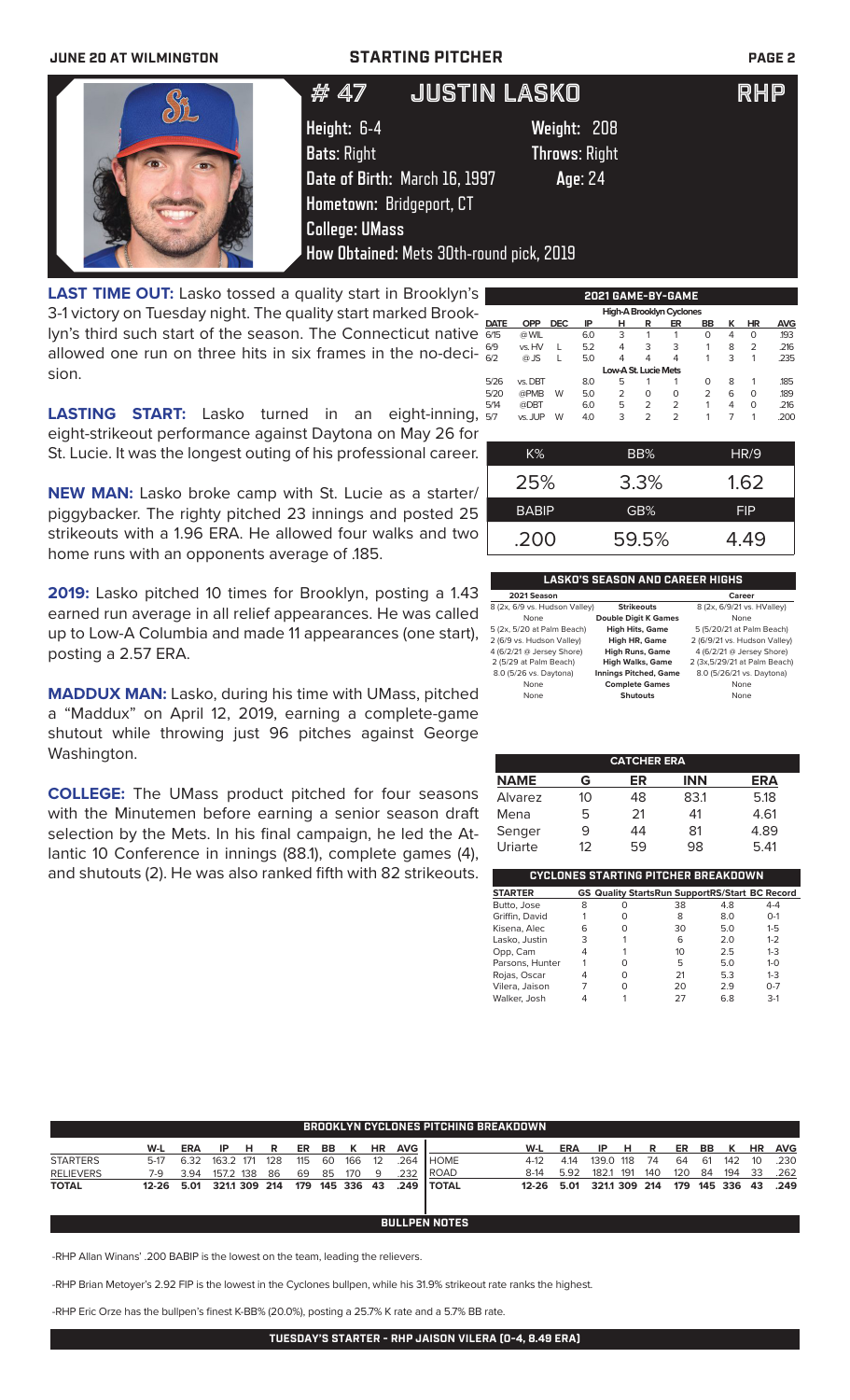**JUNE 20 AT WILMINGTON BATTING PAGES PAGE 3 # 22 BRETT BATY - INF .317, 5 HR, 29 RBI, .418 wOBA, wRC+ 164 Last Game:** 1-3, 2 BB, SB **Home:** 11-48 **Last HR:** 6/9 vs. Hudson Valley G2 **Season High, Hits:** 4 (5/19 vs. HV) **RISP:** 17-41 (.415) **Road:** 27-71 **Multi-Hit Games:** 11 (6/16 at Wilmington) **Season High, Runs:** 2 (5x, 6/9 vs. HV G2) **Multi-RBI Games:**  $8(6/4 \text{ at Jersey Shore})$  **Season High, SB:** 1 (3x, 6/19 at WIL) • Enters his third year in the Mets organization...Rated as the No. 4 prospect in the Mets system and the No. 94 prospect in baseball according to *MLB Pipeline* • Earned a non-roster invitation to Spring Training in 2021, collecting a double and a single in 10 games and 10 at-bats • Joined the Alternate Training Site in Brooklyn in 2020 • Spent the majority of his first pro season with Kingsport (R) before a promotion to Brooklyn to finish the 2019 season, winning the league title with the Cyclones • Committed to the University of Texas before being drafted in the first round (12th overall) in 2019 **# 11 CODY BOHANEK - INF .232, 2 HR, 6 RBI, .346 wOBA, wRC+ 119 Last Game:** 0-5 **Home:** 2-19 **Last HR:** 6/9 vs. Hudson Valley G1 **Season High, Hits:** 3 (5/5 at Asheville) **RISP:** 1-14 (.071) **Road:** 10-37 **Multi-Hit Games:** 2 (6/15 at Wilmington) **Season High, Runs:** 2 (2x, 6/15 at Wil) **Streak: vs. WIL:** 5-21 **Multi-RBI Games:** 1 (6/17 at Wilmington) **Seaon High, RBI:** 2 (6/17at Wilmington) **Season High, SB:** 1 (6/15 at Wilmington) • Enters his third year in the Mets organization and his fifth as a professional...Traded from Houston to the Mets in January of 2019 along with 3B J.D. Davis in exchange for OF Ross Adolph, INF Luis Santana, and C Scott Manea • Returns from Triple-A Syracuse 5/12-6/8: 19 G, .185/.338/.278 (10-54) with three doubles, one triple and two RBIs. • Broke camp with Brooklyn: 5 G, .313/.500/.500 with a home run a two RBIs • Originally drafted by Houston in the 30th round of the 2017 MLB Draft. **# 2 RONNY MAURICIO - INF .243, 7 HR, 25 RBI, .332 wOBA, wRC+ 103 Last Game:** 1-4, 2B, 2 R **Home:** 6-52 **Last HR:** 6/16 at Wilmington **Season High, Hits:** 3 (4x, 6/17 atWilmington) **RISP:** 9-37 (.243) **Road: 29-88 Rise in the Multi-Hit Games: 6 (6/17 at Wilmington) RISP: 9-37** (.243) **Road: 29-88 Multi-Hit Games: 6 (6/17 at Wilmington) Streak: 1 G (1-4) Streak: 1 G (1-4) Road: 29-88 Mul Streak:** 1 G (1-4) **vs. WIL:** 7-20 **Multi-RBI Games:** 7 (6/16 at Wilmington) **Seaon High, RBI:** 4 (2x, 5/16 at Greeville) **Season High, SB:** 1 (5/23 vs. HV) • Enters his fifth year in the Mets organization...Rated as the No. 2 prospect in the Mets system and the No. 58 prospect in baseball according to *MLB Pipeline* • Non-roster invitee to Spring Training for the third consecutive season...Spent 2020 at the Mets Alternate Site and had one at-bat with the Tigres del Licey in the Dominican Winter League • Named a South Atlantic League mid-season All-Star with Columbia (A) in 2019 • Won the 2018 GCL Mets Sterling Award, given to the team's most valuable player...Signed with the Mets as a 16-year-old on July 2, 2017. **# 8 ANTOINE DUPLANTIS - OF .246, 2 HR, 8 RBI, .303 wOBA, wRC+ 92 Last Game: 2-5, 2B, RBI, R Home: 6-49 Last HR:** 6/18 at Wilmington **Season High, Hits: 4 (5/16 at Greenville)**<br>**RISP: 5-22 (.227) <b>Road: 25-84 Multi-Hit Games: 9 (6/19 at Wilmington) Season High, Runs: 4 (5/16 at RISP:** 5-22 (.227)<br> **Road:** 25-84 **Multi-Hit Games:** 9 (6/19 at Wilmington) **Season High, Runs: 4 (5/16 at Greenville)**<br> **Streak:** 2 G (4-10) **Season High, RBI:** 2 (2x, 6/18 at Wilmington) **Season High, RBI:** 2 (2x, 6/18 **Streak:** 2 G (4-10) **vs. WIL:** 5-23 **Multi-RBI Games:** 2 (6/18 at WIlmington) **Season High, RBI:** 2 (2x, 6/18 at Wilmington) **Season High, SB:** 1 (2x, 5/16 at Greenville) • Enters his third year in the Mets organization ...Spent his draft year with Brooklyn and scored the game-winning run against Lowell in the 2019 NYPL Championship • Recorded eight outfield assists in 47 games to lead Brooklyn in 2019 • Finished his LSU career with 359 hits, most in school history and second-most in SEC history behind fellow Mets MiLB outfielder Jake Mangum (383 hits)...Never finished a season at LSU hitting lower than .316 • Mets 12th round pick, 2019...Also drafted in the 19th round by Cleveland in 2018...Brother Armond, holds the world record in the pole vault with a height of 6.18m. **# 20 JOE GENORD - INF .216, 6 HR, 12 RBI, .308 wOBA, wRC+ 95 Last Game:** 2-4, 2 2B **Home:** 7-42 **Last HR:** 6/1 at Jersey Shore **Season High, Hits:** 3 (2x, 5/19 vs. HV) **RISP:** 2-27 (.074) **Road:** 18-75 **Multi-Hit Games:** 4 (6/19 at Wilmington) **Season High, Runs:** 3 (2x, 5/19 vs. HV) **Streak: 1 G (2-4)**<br>**Streak: 1 G (2-4) Road: 18-75 Multi-RBI Games: 4 (6/19 at Wilmington) Season High, Runs: 3 (2x, 5/19 vs. HV)**<br>**Streak: 1** G (2-4) **vs. WIL:** 4-18 **Multi-RBI Games: 3** (6/1 at Jersey Shore) **Seaso Season High, SB:** 1 (6/18 at Wilmington) • Enters his third year in the Mets organization...Named to the NYPL All-Star team and won a league title with Brooklyn in 2019 • Led the Cyclones with nine home runs and 44 RBIs...Earned Player of the Week honors with the Cyclones during the week of July 7. • Two-time All-AAC honoree who led USF in home runs in each of his three seasons Mets 9th round pick in 2019 out of South Florida • Also drafted by the Los Angeles Dodgers in the 19th round of the 2015 draft. **# 16 JOSE MENA - C .077, 0 HR, 2 RBI, .150 wOBA, wRC+ -4 Last Game:** DNP **Home:** 0-13 **Last HR: Season High, Hits:** 1 (2x, 5/14 at Greenville) **RISP:** 0-5 **Road:** 2-13 **Multi-Hit Games: Season High, Runs:** 1 (2x, 5/16 at Greenville) **Streak: vs. HV:** 0-5 **Multi-RBI Games: Season High, RBI:** 1 (2x, 5/21 vs. HV) **Season High, SB:**  • Enters his sixth year in the Mets organization • Won a 2019 NYPL Championship with Brooklyn, posting his best offensive season as a professional, posting career highs in batting average, hits, home runs, RBIs, and runs • Has caught 81% of would-be base stealers (51 of 81) in his previous four seasons in the system. Signed with the Mets on June 22, 2016 as international free agent. **Last Game: DNP Home: 8-32 Last HR:** 5/23 vs. Hudson Valley **Season High, Hits:** 2 (5/23 vs. HV)<br> **RISP:** 3-12 **Road: 3-19 Road: 3-19 Multi-Hit Games:** 1 (5/23 vs. Hudson Valley) **Season High, Runs:** 2 (6/6 at JS) **RISP:** 3-12 **Road:** 3-19 **Multi-Hit Games:** 1 (5/23 vs. Hudson Valley) **Season High, Runs:** 2 (6/6 at JS) **Multi-RBI Games:** 1 (5/23 vs. Hudson Valley) **Season High, SB:** 1 (2x, 6/9 vs. HV G2) • Enters his third year in the Mets organization...Called up from Low-A St. Lucie on Saturday, May 22 • Hit .340 (17-50) in 14 games with the St. Lucie Mets in 2021, collecting three doubles and six walks with a stolen base • Spent his first few games as a pro with Brooklyn in 2019, hitting .136 in 16 games before being sent to the GCL Mets (37 G, .295/2/23/.413) • Drafted by the Mets out of Fresno State in the 6th round of the 2019 MLB Draft **# 9 ZACH ASHFORD - OF .216, 1 HR, 5 RBI, .291 wOBA, wRC+ 84 Last Game: 2-3, 2B, 2 RBI, 2 BB, R <b>Home: 5-28 Last HR:** 6/12 vs. Hudson Valley **Season High, Hits:** 3 (6/6 at JS)<br> **RISP:** 7-19 (.368) **Road: 13-40 Multi-Hit Games: 4** (6/19 at Wilmington) **Season High, Runs: 1** (5x, **RISP:** 7-19 (.368) **Road:** 13-40 **Multi-Hit Games:** 4 (6/19 at Wilmington) **Season High, Runs:** 1 (5x, 6/19 at WIL) **Multi-RBI Games:** 3 (6/19 at Wilmington) **Season High, RBI:**  $4(6/6 \text{ at } 1S)$ <br>**Season High, RBI:**  $4(6/3 \text{ at } 1S)$ • Enters his fourth year in the Mets organization...Called up from Low-A St. Lucie on Monday, May 24...19 years old, turning 20 on November 19 • Ranks as the No. 1 prospect in the Mets system according to both *MLB Pipeline* and *Baseball America*...Ranked as No. 4 catching prospect in baseball and the No. 38 prospect in the game according to *MLB Pipeline* • Hit .417 (20-48) with five doubles, two home runs, and 12 RBIs in 15 games with St. Lucie...Struck out seven times and walked 15...went 2-for-4 in stolen bases • Non-roster invitee to Mets Spring Training...Signed with NYM as NDFA on July 2, 2018 **# 19 FRANCISCO ALVAREZ - C .265, 3 HR, 14 RBI, .375 wOBA, wRC+ 137**

**# 19 LUKE RITTER - INF .222, 6 HR, 18 RBI, .307 wOBA, wRC+ 94 Last Game:** 1-4, HR, 4 RBI, R **Home:** 8-44 **Last HR:** 5/29 vs. Aberdeen **Season High, Hits:** 3 (5/11 at Greenville)<br> **RISP:** 4-33 (.121) **Road:** 18-72 **Multi-Hit Games:** 6 (6/16 at Wilmington) **Season High, Runs:** 2 (5/8 **RISP:** 4-33 (.121) **Road: 18-72 Road: 18-72 Multi-Hit Games: 6 (6/16 at Wilmington)**<br>**Streak:** 2 G (2-7) **Road: 18-72 Road: 18-72 Multi-RBI Games:** 4 (6/19 at Wilmington) **Streak:** 2 G (2-7) **vs. WIL:** 4-18 **Multi-RBI Games:** 4 (6/19 at Wilmington) **Season High, RBI:** 4 (6/19 at Wilmington) **Season High, SB:** 1 (5/12 at Greenville)

• Enters his third year in the Mets organization...Won a New York-Penn League title with Brooklyn in 2019

• Led Brooklyn in 2019 in games played (68), runs (39), doubles (15), and walks (33)

• Two-time First Team All-AAC honoree

Mets 7th-round pick in 2019 from Wichita State. Also drafted by the Minnesota Twins in the 37th round of the 2018 MLB Draft • Played linebacker at Rockhurst High School and set the school record with 184 tackles.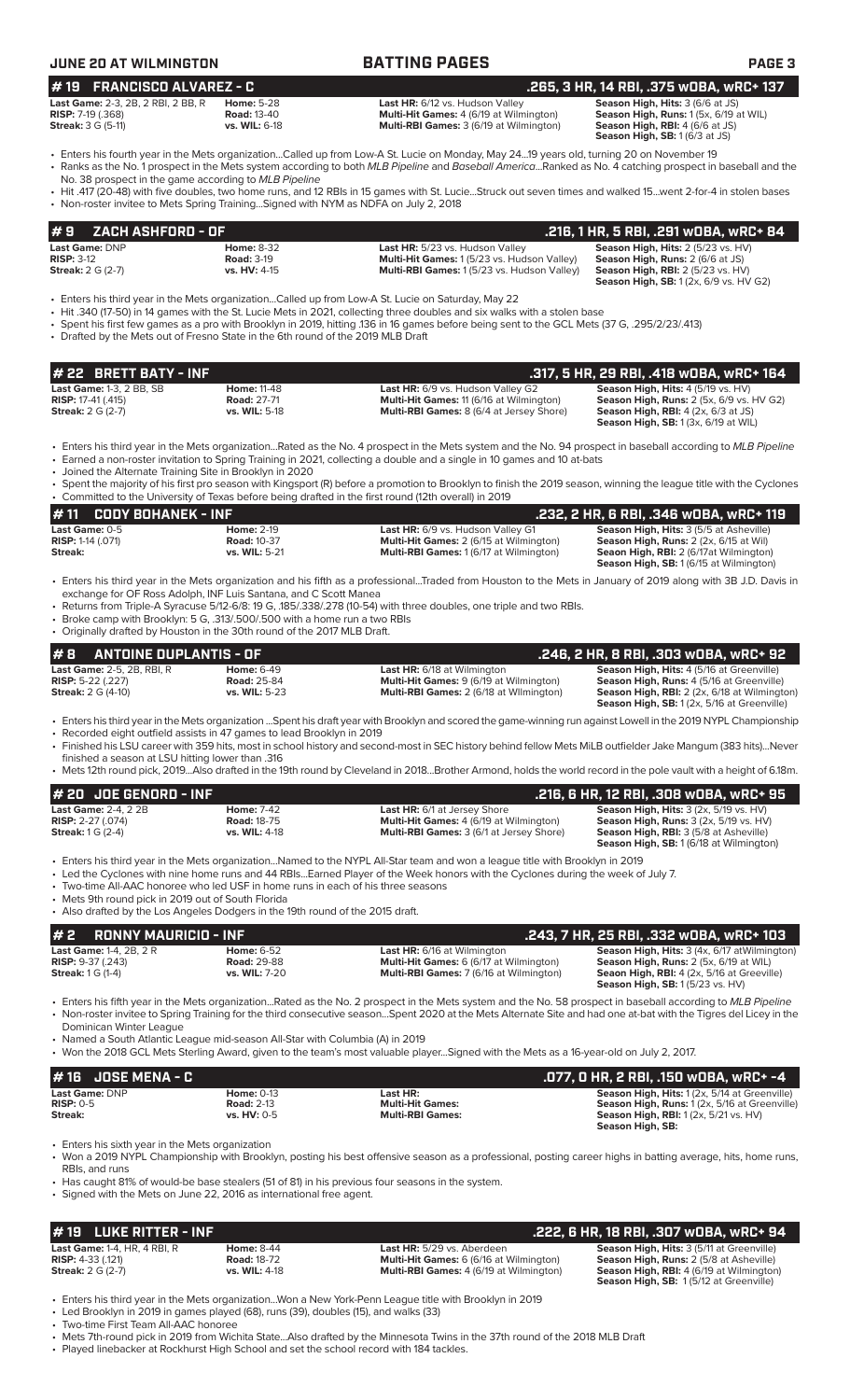# **JUNE 20 AT WILMINGTON BATTING PAGES PAGE 4**

| $# 4$ LT STRUBLE - OF                       |                                      |                                                                   | .188, O HR, O RBI, .296 wOBA, wRC+ 87                                                                        |
|---------------------------------------------|--------------------------------------|-------------------------------------------------------------------|--------------------------------------------------------------------------------------------------------------|
| Last Game: DNP<br><b>RISP:</b> $0-3$ (.000) | <b>Home: 2-9</b><br><b>Road: 1-7</b> | Last HR:<br><b>Multi-Hit Games:</b>                               | <b>Season High, Hits: 1 (2x, 6/10 vs. HV)</b><br><b>Season High, Runs:</b> $1(2 \times 5/21 \text{ vs. HV})$ |
| <b>Streak:</b> 1 G (1-4)                    | vs. WIL: 1-7                         | <b>Multi-RBI Games:</b>                                           | <b>Season High, RBI:</b> 1(5/19 vs. HV)<br>Season High, SB:                                                  |
|                                             |                                      | $\sim$ $\sim$ $\sim$<br>$\sim$ $\sim$ $\sim$ $\sim$ $\sim$ $\sim$ |                                                                                                              |

• Enters his third year in the Mets organization...Returned 6/8 from Triple-A Syracuse...went 1-2 with a walk in two games...received from Low-A St Lucie on 5/18. • With Brooklyn 5/19-5/23: 1-5...Went 6-21 (.286) with three RBIs and four walks in seven games with the St. Lucie Mets to begin the year • Played in the GCL in 2019, hitting .231 over 18 games during his draft year

|                                |                   | • Selected by the Mets in the 29th round in 2019 out of Felician CollegeHails from Hammonton, NJ |                                               |
|--------------------------------|-------------------|--------------------------------------------------------------------------------------------------|-----------------------------------------------|
| $# 4$ BLAKE TIBERI - INF/OF    |                   |                                                                                                  | .182. 2 HR. 4 RBI. .296 WOBA. WRC+ 87         |
| <b>Last Game: 0-3, 2 BB, R</b> | <b>Home: 5-24</b> | <b>Last HR:</b> 6/18 at Wilmington                                                               | <b>Season High, Hits: 2 (3x, 6/17 at WIL)</b> |
| <b>RISP:</b> $2-18$ (.111)     | <b>Road: 9-58</b> | <b>Multi-Hit Games:</b> 3 (6/17 at Wilmington)                                                   | Season High, Runs: 2 (5/22 vs. HV)            |
| Streak:                        | vs. WIL: 3-15     | <b>Multi-RBI Games: 1 (6/17 at Wilmington)</b>                                                   | <b>Season High, RBI: 2 (6/17 at WIL)</b>      |
|                                |                   |                                                                                                  | - - - - -                                     |

 **Season High, SB:**  • Enters his sixth year in the Mets organization...Returns to Brooklyn for the first time since his pro debut year in 2016 • Spent parts of two seasons with Columbia and St. Lucie...Underwent Tommy John surgery on his elbow on May 3, 2017, missing the remainder of the season

after just five games

• Has played second base, third base, left field and right field across more than 295 games • Mets 3rd round draft pick in 2016 from Louisville...2016 Third Team All-ACC in final year in college.

| <i>H</i> 17 JUAN URIARTE - C |                   |                                                                                                | .209. O HR. 1 RBI. .244 wOBA. wRC+ 55       |
|------------------------------|-------------------|------------------------------------------------------------------------------------------------|---------------------------------------------|
| <b>Last Game: DNP</b>        | <b>Home: 5-16</b> | Last HR:                                                                                       | <b>Season High, Hits: 2 (6/9 vs. HV G2)</b> |
| $RISP: 2-8$                  | <b>Road: 4-27</b> | <b>Multi-Hit Games:</b> 1 (6/9 vs. Hudson Valley G2) <b>Season High, Runs:</b> 2 (5/19 vs. HV) |                                             |
| <b>Streak:</b> 1 G (1-4)     | vs. WIL: 1-4      | <b>Multi-RBI Games: 1 (6/18 at Wilmington)</b>                                                 | <b>Season High, RBI: 2 (6/18 at WIL)</b>    |
|                              |                   |                                                                                                | Season High, SB:                            |

• Enters his eighth year in the Mets organization...Spent 2019 with Columbia (A) and the GCL Mets (R)

• Injured in his first at-bat with Brooklyn in 2018 on Opening Day at Staten Island, missing the entire season

• Finished 10th in batting average in the Appalachian League with Kingsport in 2017, hitting .305

• Caught 16 of 44 (36%) would-be base stealers in 2019. • Signed with the Mets as a NDFA on July 4, 2014.

| #10 ANTHONY WALTERS - INF    |                   |                                                    | . .140, 0 HR, 5 RBI, .235 w0BA, wRC+ 49       |
|------------------------------|-------------------|----------------------------------------------------|-----------------------------------------------|
| Last Game: $0-3$ . BB. R     | <b>Home: 6-22</b> | Last HR:                                           | <b>Season High, Hits: 2 (2x, 5/22 vs. HV)</b> |
| <b>RISP:</b> $4-17$ $(.250)$ | <b>Road: 1-28</b> | <b>Multi-Hit Games:</b> 2 (5/22 vs. Hudson Valley) | <b>Season High, Runs:</b> 1(5x, 6/19 at WIL)  |
| Streak:                      | vs. WIL: 0-7      | <b>Multi-RBI Games:</b> 2 (5/22 vs. Hudson Valley) | <b>Season High, RBI:</b> 2 (2x, 5/22 vs. HV)  |
|                              |                   |                                                    | Season High, SB:                              |

- second year and first season in the Mets organization...Selected as one of six by the Mets in the 2020 MLB Draft (3rd round San Diego State) • Drafted with teammate Casey Schmitt (SFG) in the top 100 picks of the MLB Draft, setting a mark for the first time two Aztecs have been drafted top 100 since Taber Lee and current Cyclones pitching coach Royce Ring in 2002
- Hit .271 in just 16 games for the Aztecs in 2020...Transferred to SDSU from Mt. San Antonio College after the 2018 season

• Attended Cal and played one season with the Golden Bears in 2017

| <b>Hardest Hit Balls - 2021</b> |                                   |                         |           |                   |      |                        |                           |           |                           |  |
|---------------------------------|-----------------------------------|-------------------------|-----------|-------------------|------|------------------------|---------------------------|-----------|---------------------------|--|
| Date                            | Player                            | <b>Opponent</b>         | Exit Velo | Result            | Date | Player                 | <b>Opponent</b>           | Exit Velo | Result                    |  |
| 6/12                            | <b>Francisco Alvarez</b>          | vs. Hudson Vallev 112.5 |           | Double            | 6/15 | Ronny Mauricio         | at Wilmington             | 107.2     | Single                    |  |
| 6/11                            | <b>Brett Baty</b>                 | vs. Hudson Valley 111.2 |           | <b>Ground Out</b> | 6/9  | Brett Baty             | vs. Hudson ValleyG2 107.3 |           | Double                    |  |
| 6/1                             | Adrian Hernandez                  | at Jersev Shore         | 109.8     | Home Run          | 5/23 | Havden Senger          | vs. Hudson Vallev         | 107       | <b>Home Run</b>           |  |
| 6/6                             | Francisco Alvarez                 | at Jersev Shore         | 109.7     | Single            | 5/29 | Ronny Mauricio         | vs. Aberdeen              | 107       | Line Drive Out            |  |
| 6/1                             | Ronny Mauricio                    | at Jersev Shore         | 109.6     | Triple            | 6/6  | Francisco Alvarez      | at Jersev Shore           | 106.9     | Double                    |  |
| 6/15                            | Francisco Alvarez at Wilmington   |                         | 109.2     | Single            | 6/6  | Joe Genord             | at Jersey Shore           | 106.6     | Ground Ball Out           |  |
| $\vert 6/1$                     | Francisco Alvarez at Jersey Shore |                         | 109.0     | Home Run          | 6/2  | Ronny Mauricio         | at Jersev Shore           | 106.3     | Single                    |  |
| 5/25                            | Francisco Alvarez vs. Aberdeen    |                         | 109       | Single            | 6/1  | <b>Brett Baty</b>      | at Jersey Shore           | 106       | Home Run                  |  |
| 6/5                             | Francisco Alvarez at Jersey Shore |                         | 108.7     | Ground Ball Out   | 6/9  | Francisco Alvarez      | vs. Hudson VallevG1 105.7 |           | <b>Ground Ball Single</b> |  |
| 6/2                             | Francisco Alvarez at Jersey Shore |                         | 108.7     | Single            | 6/12 | <b>Anthony Walters</b> | vs. Hudson Valley 105.3   |           | Double                    |  |
| 6/16                            | Ronny Mauricio                    | at Wilmington           | 107.5     | <b>Home Run</b>   | 6/15 | Francisco Alvarez      | at Wilmington             | 105       | <b>Ground Ball Out</b>    |  |

# **Recent Home Run Chart**

| Date         | Player         | Opponent                          | Exit Velo | Launch Angle | <b>Distance</b> |      | Joe Genord                                   | at Jersev Shore            | 99 mph    | 25   | 384 ft. |
|--------------|----------------|-----------------------------------|-----------|--------------|-----------------|------|----------------------------------------------|----------------------------|-----------|------|---------|
|              |                | Havden Senger vs. Hudson Valley   | $107$ mph | 19.8         | 407 ft.         | 6/6  | Brett Baty                                   | at Jersey Shore            | 97.4 mph  | 26.3 | 387 ft. |
| 5/29         | Luke Ritter    | vs. Aberdeen                      | 92 mph    | 35.7         | 363 ft.         | 6/9  | Cody Bohanek                                 | vs. Hudson Valley 103 mph  |           | 27   | 405 ft. |
| $\sqrt{6/1}$ | Brett Baty     | at Jersev Shore                   | $106$ mph | 36.3         | 379 ft.         |      | Gerson Molina                                | vs. Hudson Valley 98.4 mph |           | 29   | 390 ft. |
|              | Joe Genord     | at Jersev Shore                   | $107$ mph | 27.5         | 449 ft.         |      | Brett Baty                                   | vs. Hudson Valley 91 mph   |           | 32   | 342 ft. |
|              |                | Adrian Hernandez at Jersey Shore  | $109$ mph | 21.3         | 388 ft          | 6/12 | Francisco Alvarez vs. Hudson Valley 99.5 mph |                            |           | 29   | 381 ft. |
|              |                | Francisco Alvarez at Jersey Shore | $109$ mph | 20.38        | 416 ft.         | 6/16 | Ronny Mauricio                               | at Wilmington              | 107.5 mph | 22   | 426 ft. |
| 5/3          | Brett Baty     | at Jersey Shore                   | $107$ mph | 25           | 413 ft.         | 6/17 | Blake Tiberi                                 | at Wilmington              |           |      |         |
|              | Brett Baty     | at Jersev Shore                   |           |              |                 | 6/18 | Luke Ritter                                  | at Wilmington              |           |      |         |
|              | Ronny Mauricio | at Jersey Shore                   |           |              |                 |      | Antoine Duplantis                            | at Wilmington              |           |      |         |
| 6/4          |                | Francisco Alvarez at Jersey Shore | 104.7 mph | 29.9         | 407 ft.         |      | <b>Blake Tiberi</b>                          | at Wilmington              |           |      |         |
| 6/5          | Ronny Mauricio | at Jersey Shore                   | $102$ mph | 30.2         | 447 ft.         | 6/19 | Luke Ritter                                  | at Wilmington              | $107$ mph |      | 453 ft. |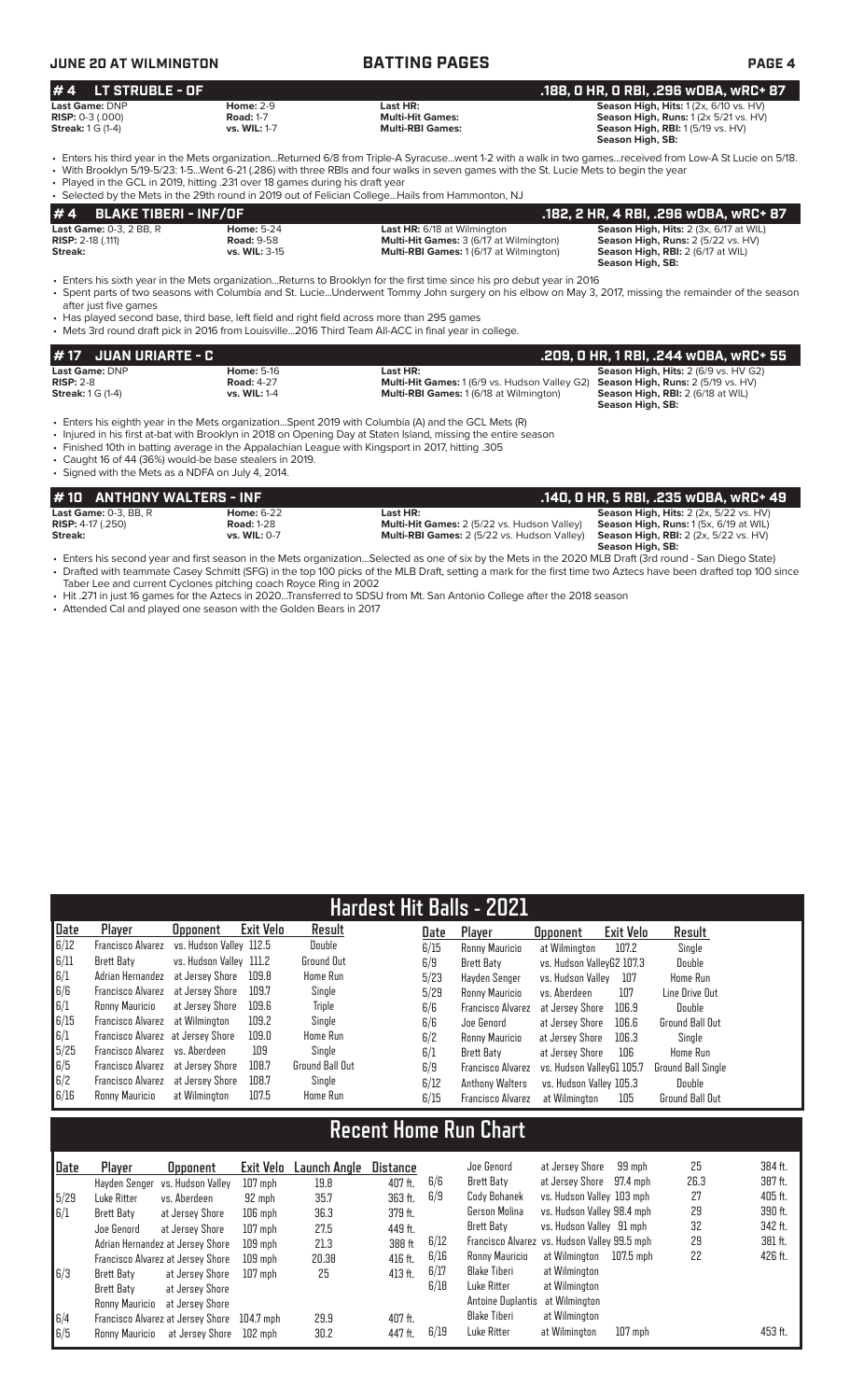| #18                                                 | <b>ANDREW EDWARDS - LHP</b>                                                                                                                                                            | 26.3% K%, 13% BB%, 2.65 ERA, 0 SV      |          |              |                               |                 | <b>LAST FIVE APPEARANCES</b> |                                                 |                               |                              |                    |                            |
|-----------------------------------------------------|----------------------------------------------------------------------------------------------------------------------------------------------------------------------------------------|----------------------------------------|----------|--------------|-------------------------------|-----------------|------------------------------|-------------------------------------------------|-------------------------------|------------------------------|--------------------|----------------------------|
| Last App: 6/19 at WIL<br>Leadoff: 2-15              | Last Loss: 6/19 at WIL<br><b>Inherited Runners/Stranded: 4/4</b>                                                                                                                       | <b>SV/OP (Last):</b> 1/1 (6/15 at WIL) | Holds:   |              |                               |                 | <b>ANDREW EDWARDS</b>        |                                                 |                               |                              |                    |                            |
|                                                     | Enters his third year in the Mets organizationStruck out the final batter in Game 3 of the 2019                                                                                        |                                        |          | DATE<br>6/2  | OPP<br>@ JS                   | <b>DEC</b>      | IP<br>2.0                    | Н<br>R<br>$\mathbf{1}$<br>0                     | ER<br>0                       | BB<br>2                      | К<br>1             | <b>HR</b><br>0             |
|                                                     | NYPL Championship Series to win Brooklyn's first outright minor league baseball title in team his-                                                                                     |                                        |          | 6/6          | @ JS                          |                 | 1.1                          | $\overline{2}$<br>2                             | $\overline{2}$                | $\circ$                      | 1                  | 1                          |
| tory                                                |                                                                                                                                                                                        |                                        |          | 6/12         | HV                            |                 | 2.0                          | $\circ$<br>$\circ$<br>$\circ$                   | $\circ$<br>0                  | $\mathbf{1}$<br>$\mathbf{1}$ | 4                  | $\mathbf 0$<br>$\mathbf 0$ |
|                                                     | • Spent the entire 2019 season with the Cyclones, collecting three saves                                                                                                               |                                        |          | 6/15<br>6/19 | @ WIL<br>@ WIL                | <b>SV</b><br>L  | 1.0<br>1.0                   | 0<br>$\mathbf{1}$<br>$\overline{4}$             | $\mathbf{1}$                  | $\overline{2}$               | 2<br>1             | $\mathbf 0$                |
|                                                     | . Went to New Mexico State for two seasons after pitching a pair of campaigns for Central Arizona.                                                                                     |                                        |          |              |                               |                 |                              | JOSH HEJKA                                      |                               |                              |                    |                            |
| #46                                                 | <b>JOSH HEJKA - RHP</b>                                                                                                                                                                | 14.1 K%, 4.2 BB%, 5.06 ERA, 0 SV       |          | DATE         | OPP                           | <b>DEC</b>      | IP                           | Н<br>R                                          | ER                            | BB                           | К                  | <b>HR</b>                  |
| Last App: 6/19 at WIL                               | Last Loss:                                                                                                                                                                             | SV/OP (Last):                          | Holds:   | 6/6<br>6/8   | $@NH*$<br>BOW <sup>*</sup>    |                 | 0.0<br>0.1                   | 3<br>$\mathbf{1}$<br>0<br>$\mathbf{1}$          | 3<br>0                        | $\mathbf{1}$<br>$\circ$      | $\circ$<br>$\circ$ | $\circ$<br>$\mathbf 0$     |
| Leadoff: 3-10                                       | Inherited Runners/Stranded: 6/3                                                                                                                                                        |                                        |          | 6/12         | WOR**                         |                 | 2.0                          | 3<br>3                                          | 3                             | $\mathbf{1}$                 | 1                  | $\mathbf{1}$               |
|                                                     | - Returns to Brooklyn after spending time with Binghamton (6/3-6/9) and Syracuse (6/10-6/18).                                                                                          |                                        |          | 6/15         | $@SWB**$                      |                 | 0.1                          | $\overline{2}$<br>$\circ$                       | 0                             | $\circ$                      | $\circ$            | $\mathbf 0$                |
|                                                     | · Enters his third year in the Mets organizationWon a 2019 NYPL title with Brooklyn, splitting time                                                                                    |                                        |          | 6/19         | @ WIL<br>*Double-A Binghamton |                 | 3.1                          | 3<br>$\mathbf{1}$                               | 1                             | $\Omega$                     | 1                  | $\mathbf 0$                |
| with the Cyclones and Kingsport Mets                | · Signed as a minor league free agent in mid-summer after pitching in six games with the Westside                                                                                      |                                        |          |              | **Triple-A Syracuse           |                 |                              |                                                 |                               |                              |                    |                            |
|                                                     | Wolly Mammoths in the United Shore Baseball League                                                                                                                                     |                                        |          | DATE         | OPP                           | <b>DEC</b>      | <b>BRIAN METOYER</b><br>IP   | н                                               | R<br>ER                       | <b>BB</b>                    | К                  | <b>HR</b>                  |
|                                                     | . Pitched all four years at Johns Hopkins, switching to submarine later in his career.                                                                                                 |                                        |          | 5/23         | vs. HV                        |                 | 2.0                          | $\circ$<br>$\circ$                              | $\mathbf 0$                   | $\mathbf{1}$                 | $\mathbf{1}$       | $\circ$                    |
| #5                                                  | <b>BRIAN METOYER - RHP</b>                                                                                                                                                             | 33.3 K%, 13 BB%, 3.86 ERA, 0 SV        |          |              | 5/29 vs. ABD                  |                 | 1.1                          | $\mathbf{1}$<br>$\mathbf{1}$                    | $\mathbf{1}$                  | $\overline{2}$               | 2                  | $\circ$                    |
| Last App: 6/15 at WIL                               | 5/15 at GVL<br><b>Last Loss:</b>                                                                                                                                                       | SV/OP (Last): 1/1 (6/3 at JS)          | Holds:   | 6/3          | @ JS                          | <b>SV</b>       | 2.0                          | 3<br>$\mathbf{1}$                               | $\mathbf{1}$                  | $\circ$<br>$\overline{2}$    | 5<br>3             | $\circ$<br>$\circ$         |
|                                                     | Leadoff: 4-11, 2 BB, HBP Inherited Runners/Stranded: 4/3                                                                                                                               |                                        |          | 6/9<br>6/15  | vs. HV G1<br>@ WIL            | W               | 1.1<br>2.0                   | $\mathbf 0$<br>O<br>$\mathbf 0$<br>$\circ$      | 0<br>$\circ$                  | $\overline{1}$               | 3                  | 0                          |
|                                                     | · Enters his fourth year in the Mets orgWon a New York Penn League title with Brooklyn in 2019                                                                                         |                                        |          |              |                               |                 | <b>BRYCE MONTES DE OCA</b>   |                                                 |                               |                              |                    |                            |
|                                                     | · Struck out 40 batters over 28.2 innings with BrooklynSpent his first professional season with                                                                                        |                                        |          | DATE         | <b>OPP</b>                    | <b>DEC</b>      | IP                           | R<br>н                                          | <b>ER</b>                     | BB                           | К                  | <b>HR</b>                  |
| <b>GCL Mets and Kingsport Mets</b>                  |                                                                                                                                                                                        |                                        |          | 5/29<br>6/3  | vs. ABD                       | W               | 1.0                          | 0<br>$\circ$<br>$\circ$<br>$\mathbf{1}$         | $\circ$<br>$\circ$            | $\mathbf{1}$<br>$\mathbf{1}$ | 1<br>4             | 0<br>$\circ$               |
|                                                     | • Joins Ronnie Robbins (30th, 1981 - Toronto) as the only two LSU-Alexandria Generals to be                                                                                            |                                        |          | 6/9          | @ JS<br>vs. HV G2 SV          |                 | 1.2<br>2.0                   | $\mathbf 0$<br>$\circ$                          | 0                             | 2                            | 2                  | $\mathbf 0$                |
| drafted by a MLB team in school history             | • Native of Natchitoches (NACK-ah-tish), the oldest city in Louisiana (est. 1714).                                                                                                     |                                        |          | 6/12         | vs. HV                        | L               | 1.2                          | $\overline{2}$<br>2                             | $\mathbf{1}$                  | $\circ$                      | 4                  | $\mathbf 0$                |
|                                                     |                                                                                                                                                                                        |                                        |          | 6/17         | @ WIL                         |                 | 2.0                          | 2<br>2                                          | $\overline{2}$                | 3                            | $\mathbf 0$        | $\mathbf 0$                |
| #43                                                 | <b>BRYCE MONTES DE OCA - RHP</b>                                                                                                                                                       | 29 K%, 19 BB%, 2.65 ERA, 0 SV          |          |              |                               |                 | <b>COLBY MORRIS</b>          |                                                 |                               |                              |                    |                            |
| Last App: 6/17 at WIL<br><b>Leadoff:</b> 3-10, 3 BB | <b>Last Loss:</b><br><b>Inherited Runners/Stranded: 2/2</b>                                                                                                                            | SV/OP (Last):                          | Holds: 1 | DATE<br>5/20 | OPP<br>vs. HV                 | <b>DEC</b>      | IP<br>1.0                    | R<br>н<br>3<br>4                                | ER<br>3                       | BB<br>$\mathbf{1}$           | К<br>1             | <b>HR</b><br>0             |
|                                                     |                                                                                                                                                                                        |                                        |          | 6/1          | @ JS                          |                 | 1.2                          | $\mathbf{1}$<br>1                               | 1                             | $\mathbf{1}$                 | 4                  | 1                          |
|                                                     | • Enters his fourth year in the Mets orgHas not pitched as a professional due to injuries<br>• Underwent Tommy John surgery as a high school junior and missed 2016 after having ulnar |                                        |          | 6/6          | @ JS                          |                 | 1.2                          | $\overline{2}$<br>$\mathbf{1}$                  | $\overline{2}$                | 3                            | $\mathbf{1}$       | $\mathbf 0$                |
| nerve transposition                                 |                                                                                                                                                                                        |                                        |          | 6/12         | vs. HV                        |                 | 2.1                          | 3<br>$\mathbf{1}$                               | $\mathbf{1}$                  | $\circ$                      | 1                  | $\mathbf 0$                |
|                                                     | • Previously drafted by Washington in the 15th round of the 2017 MLB Draft and by the Chicago                                                                                          |                                        |          | 6/16         | @ WIL                         |                 | 2.0                          | 2<br>$\circ$                                    | $\mathbf 0$                   | $\mathbf{1}$                 | $\circ$            | $\mathbf 0$                |
|                                                     | White Sox in the 14th round of the 2015 MLB Draft.                                                                                                                                     |                                        |          |              |                               |                 | <b>CONNOR O'NEIL</b>         |                                                 |                               |                              |                    |                            |
| #38                                                 | <b>COLBY MORRIS - RHP</b>                                                                                                                                                              | 16 K%, 16 BB%, 5.91 ERA, 0 SV          |          | DATE         | OPP                           | <b>DEC</b>      | IP                           | H R ER BB                                       |                               |                              | Κ                  | <b>HR</b>                  |
| Last App: 6/16 at WIL                               | Last Loss:                                                                                                                                                                             | SV/OP (Last):                          | Holds:   |              |                               |                 |                              |                                                 |                               |                              |                    |                            |
| <b>Leadoff:</b> 3-7, 2 BB                           | <b>Inherited Runners/Stranded: 2/0</b>                                                                                                                                                 |                                        |          |              |                               |                 |                              |                                                 |                               |                              |                    |                            |
|                                                     | · Enters his first season in the Mets organizationcalled up from Low-A St. Lucie on May 20                                                                                             |                                        |          |              |                               |                 |                              |                                                 |                               |                              |                    |                            |
|                                                     | • Made four scoreless appearances in relief for the St. Lucie Mets to being 2021                                                                                                       |                                        |          |              |                               |                 |                              |                                                 |                               |                              |                    |                            |
|                                                     | • Minor League free agent signingpitched at Middlebury in Vermont                                                                                                                      |                                        |          | DATE OPP     |                               | <b>DEC</b>      | IP                           | <b>ERIC ORZE</b><br>R<br>Н                      | ER                            | BB                           | Κ                  | <b>HR</b>                  |
| # XX                                                | <b>CONNOR O'NEIL - RHP</b>                                                                                                                                                             | -- K%, -- BB%, 0.00 ERA, 0 SV          |          |              | 5/27 vs. ABD G1               |                 | 1.2                          | 2<br>1                                          | $\mathbf{1}$                  | 0                            | 0                  | 0                          |
| Last App:                                           | Last Loss:                                                                                                                                                                             | SV/OP (Last):                          | Holds:   | 6/3          | @ JS                          |                 | 2.1                          | $\mathbf{1}$<br>0                               | 0                             | $\mathbf{1}$                 | $\mathbf{1}$       | $\mathbf 0$                |
| Leadoff:                                            | <b>Inherited Runners/Stranded:</b>                                                                                                                                                     |                                        |          | 6/12         | 6/9 vs HV G2 W<br>vs. HV      | BS              | 2.0<br>2.0                   | $\circ$<br>$\circ$<br>2                         | $\circ$                       | $\circ$                      | 3<br>3             | $\mathbf 0$<br>$\circ$     |
|                                                     | • Enters his fifth year in the Mets organization…received from Double-A Binghamton on 6/20                                                                                             |                                        |          | 6/16         | @ WIL BS, L 1.0               |                 |                              | 4<br>3                                          | 3                             | $\mathbf{1}$                 | 1                  | $\mathbf 0$                |
|                                                     | • Has not pitched in 2021Last pitched for Advanced-A St. Lucie in 2019                                                                                                                 |                                        |          |              |                               |                 | <b>MICHEL OTANEZ</b>         |                                                 |                               |                              |                    |                            |
|                                                     | · Spent his first professional season with Brooklyn in 2017, pitching 19 times in relief<br>• Drafted by the Mets in the 7th round of the 2017 MLB Draft from Cal State-Northridge     |                                        |          | DATE         | OPP                           | DEC             | IP                           | Н                                               | R<br>ER                       | BB                           | Κ                  | <b>HR</b>                  |
|                                                     |                                                                                                                                                                                        |                                        |          | 6/2<br>6/6   | @ JS<br>@ JS                  |                 | 1.0                          | $\circ$<br>0<br>$\mathbf{1}$<br>1               | 0<br>1                        | 0<br>4                       | 0<br>0             | 0<br>$\circ$               |
| #7                                                  | <b>ERIC ORZE - RHP</b>                                                                                                                                                                 | 25.7 K%, 5.7 BB%, 5.06 ERA, 1 SV       |          | 6/10         | vs. HV                        |                 | 1.0<br>1.0                   | 0<br>0                                          | 0                             | 1                            | 0                  | $\circ$                    |
| Last App: 6/16 at WIL<br><b>Leadoff: 4-13, BB</b>   | Last Loss: 5/16 at GVL<br>Inherited Runners/Stranded: 10/3                                                                                                                             | <b>SV/OP (Last):</b> 1/3 (5/21 vs. HV) | Holds:   | 6/12         | vs. HV                        |                 | 0.1                          | $\mathbf{1}$<br>0                               | $\mathbf 0$                   | 0                            | 0                  | $\circ$                    |
|                                                     | • Enters his second year and first full season in the Mets organization                                                                                                                |                                        |          | 6/17         | @ WIL                         |                 | 2.2                          | $\circ$<br>$\circ$                              | $\circ$                       | $\mathbf{1}$                 | 0                  | $\mathsf{O}\xspace$        |
|                                                     | • One of six draft picks by the Mets in the 2020 MLB Draftfinal selection for the club                                                                                                 |                                        |          |              |                               |                 | <b>HUNTER PARSONS</b>        |                                                 |                               |                              |                    |                            |
|                                                     | • Two-time cancer survivor, beating testicular cancer and stage-zero melanoma                                                                                                          |                                        |          | DATE         | OPP                           | <b>DEC</b>      | IP                           | н<br>R<br>$\mathbf{1}$                          | ER                            | BB                           | К                  | <b>HR</b>                  |
|                                                     | • Struck out 29 batters over 19.2 innings with Univ. New Orleans in '20 as Saturday starter.                                                                                           |                                        |          | 5/22<br>5/25 | vs. HV<br>vs. ABD             |                 | 0.1<br>2.0                   | 0<br>0<br>1                                     | 0<br>0                        | 2<br>$\mathbf{1}$            | 1<br>3             | 0<br>0                     |
|                                                     |                                                                                                                                                                                        |                                        |          | 6/5          | @ JS                          |                 | 3.0                          | $\overline{2}$<br>$\overline{2}$                | 2                             | $\overline{2}$               | 5                  | $\mathbf{1}$               |
| #26                                                 | <b>MICHEL OTANEZ - RHP</b>                                                                                                                                                             | 22 K%, 20 BB%, 7.82 ERA, 0 SV          |          |              | 6/9 vs. HV G2                 |                 | 3.0                          | 3<br>$\overline{2}$                             | 3                             | $\mathbf{1}$                 | 3                  | $\mathbf{1}$               |
| Last App: 6/17 at WIL                               | <b>Last Loss:</b>                                                                                                                                                                      | SV/OP (Last): 0/1 (BS at GVL)          | Holds: 1 | 6/13         | vs. HV                        |                 | 1.0                          | $\overline{2}$<br>2                             | $\mathbf{1}$                  | 2                            | $\mathbf 0$        | 0                          |
| <b>Leadoff: 3-12</b>                                | Inherited Runners/Stranded: 8/3                                                                                                                                                        |                                        |          |              |                               |                 | <b>MITCH RAGAN</b>           |                                                 |                               |                              |                    |                            |
|                                                     | • Enters his sixth year in the Mets orgNo. 26 prospect in the system according to <i>MLB Pipeline</i>                                                                                  |                                        |          | DATE<br>5/16 | OPP<br>@GVL                   | <b>DEC</b><br>Н | IP<br>2.0                    | н<br>R<br>$\mathbf{1}$<br>0                     | ER<br>0                       | BB<br>$\mathbf{1}$           | Κ<br>1             | HR<br>0                    |
|                                                     | • Returns to Brooklyn for the second assignment in a row<br>• Pitched with the Cyclones and won an NYPL title in 2019 and also spent time with Kingsport                               |                                        |          | 6/5          | @ JS                          | BS, L           | 0.1                          | 3<br>3                                          | $\overline{2}$                | $\circ$                      | 1                  | 0                          |
|                                                     | • Missed 2017 due to injuryStruck out 21 batters in 21.1 innings with the DSL Mets1 in 2016.                                                                                           |                                        |          | 6/12         | vs. HV                        |                 | 1.0                          | $\mathbf 0$<br>0                                | $\mathsf{O}\xspace$           | $\mathbf{1}$                 | 1                  | $\circ$                    |
|                                                     |                                                                                                                                                                                        |                                        |          | 6/13         | vs. HV                        |                 | 0.2                          | 1<br>1                                          | 1                             | $\mathbf{1}$                 | 0                  | $\circ$                    |
| #44                                                 | <b>HUNTER PARSONS - RHP</b>                                                                                                                                                            | 24 K%, 15 BB%, 4.50 ERA, 0 SV          |          | 6/18         | @ WIL                         | W               | 2.0                          | $\mathsf{O}\xspace$<br>$\mathbf 0$              | $\mathbf 0$                   | $\overline{2}$               | $\overline{2}$     | $\mathsf{O}\xspace$        |
| Last App: 6/13 vs. HV<br><b>Leadoff:</b> 1-9, 2 BB  | <b>Last Loss:</b><br><b>Inherited Runners/Stranded: 4/2</b>                                                                                                                            | SV/OP (Last):                          | Holds:   |              |                               |                 | <b>ALLAN WINANS</b>          |                                                 |                               |                              |                    |                            |
|                                                     | • Enters his third year in the Mets orgCalled up from Low-A St. Lucie on May 20                                                                                                        |                                        |          | DATE<br>6/1  | OPP<br>@ JS                   | <b>DEC</b>      | IP<br>2.0                    | R<br>Н<br>$\overline{2}$<br>1                   | ER<br>1                       | BB<br>$\mathbf{1}$           | Κ<br>1             | HR<br>0                    |
|                                                     | • Made four relief appearances with the Mets (A-), striking out 18 in 10 innings (45% K rate).                                                                                         |                                        |          | 6/3          | @ JS                          |                 | 1.1                          | $\mathbf{1}$<br>-1                              | 0                             | $\overline{2}$               | 1                  | 0                          |
|                                                     | • Pitched with the Cyclones and won an NYPL title in 2019                                                                                                                              |                                        |          | 6/10         | vs. HV                        |                 | 2.0                          | $\mathsf{O}\xspace$<br>0                        | $\mathsf{O}\xspace$           | $\mathbf{1}$                 | 1                  | $\circ$                    |
|                                                     |                                                                                                                                                                                        |                                        |          | 6/13         | vs. HV                        | L               | 2.1                          | 2<br>$\overline{2}$<br>$\mathsf{O}\xspace$<br>2 | $\overline{2}$<br>$\mathbf 0$ | $\mathbf{1}$<br>$\circ$      | 0<br>2             | $\circ$<br>0               |
| #48                                                 | <b>MITCH RAGAN - RHP</b>                                                                                                                                                               | 25.9 K%, 13.8 BB%, 2.13 ERA, 1 SV      |          | 6/18         | @ WIL                         |                 | 2.2                          |                                                 |                               |                              |                    |                            |
| Last App: 6/18 at WIL                               | Last Loss: 6/5 at Jersey Shore                                                                                                                                                         | <b>SV/OP (Last):</b> 1/2 (5/12 at GVL) | Holds: 1 |              |                               |                 |                              |                                                 |                               |                              |                    |                            |
| <b>Leadoff:</b> 4-9, 3 BB, HR                       | Inherited Runners/Stranded: 1/0                                                                                                                                                        |                                        |          |              |                               |                 |                              |                                                 |                               |                              |                    |                            |

• Enters his third year in the Mets organization...Won a title with Brooklyn in 2019,

earning the win in the championship-clinching game against Lowell

• Named a New York-Penn League All-Star with the Cyclones • Named the 2019 Big East Pitcher of the Year with Creighton

• Pitched at Creighton for two seasons...spent 2017 with Iowa West & 2016 with Wayne State.

# **# 29 ALLAN WINANS - RHP 20 K%, 9 BB% 2.16 ERA, 0 SV**

Last App: 6/18 at WIL Last Loss: 6/13 vs. HV **SV/OP (Last): Holds:** <br>Leadoff: 4-13, HBP Inherited Runners/Stranded: 7/6

**Inherited Runners/Stranded: 7/6** 

- Enters his fourth year in the Mets organization...Called up on 5/11 from extended spring
- Made 30 appearances, saving 11 of 13 games for the Columbia Fireflies (A) in 2019 • Mets 17th round draft selection in 2018 from Campbell University in Buies Creek, NC.

| <b>Edwards</b> | O | 20    | -- | -- | -- | 29 |  |
|----------------|---|-------|----|----|----|----|--|
| Hejka          | O | $8**$ |    |    |    | 41 |  |
| Montes de Oca  | 2 |       |    | 36 |    |    |  |
| <b>Morris</b>  | 3 |       | 30 |    |    |    |  |
| O'Neil         |   |       |    |    |    |    |  |
| Orze           | 3 |       | 33 |    |    |    |  |
| Otanez         | 2 |       |    | 32 |    |    |  |
| Ragan          |   |       |    |    | 33 |    |  |
| Winans         |   |       |    |    | 30 |    |  |
|                |   |       |    |    |    |    |  |

**LAST FIVE APPEARANCES**

|      | наы                  |            | FIVE APPEARANGES      |   |   |           |           |          |           |
|------|----------------------|------------|-----------------------|---|---|-----------|-----------|----------|-----------|
|      |                      |            | <b>ANDREW EDWARDS</b> |   |   |           |           |          |           |
| DATE | OPP                  | DEC        | IP                    | н | R | ER        | BВ        | Κ        | ΗR        |
| 6/2  | @ JS                 |            | 2.0                   | 1 | 0 | O         | 2         | 1        | 0         |
| 6/6  | @ JS                 |            | 1.1                   | 2 | 2 | 2         | 0         | 1        | 1         |
| 6/12 | HV                   |            | 2.0                   | 0 | 0 | O         | 1         | 4        | 0         |
| 6/15 | @ WIL                | sv         | 1.0                   | 0 | 0 | O         | 1         | 2        | 0         |
| 6/19 | @ WIL                | L          | 1.0                   | 4 | 1 | 1         | 2         | 1        | $\Omega$  |
|      |                      |            | <b>JOSH HEJKA</b>     |   |   |           |           |          |           |
| DATE | OPP                  | DEC        | IP                    | н | R | ER        | BB        | Κ        | <b>HR</b> |
| 6/6  | @NH*                 |            | 0.0                   | 1 | 3 | 3         | 1         | $\Omega$ | 0         |
| 6/8  | BOW <sup>*</sup>     |            | 0.1                   | 1 | 0 | 0         | 0         | 0        | 0         |
| 6/12 | WOR**                |            | 2.0                   | 3 | 3 | 3         | 1         | 1        | 1         |
| 6/15 | @SWB**               |            | 0.1                   | 2 | 0 | 0         | 0         | 0        | 0         |
| 6/19 | @ WIL                |            | 3.1                   | 3 | 1 | 1         | 0         | 1        | 0         |
|      | *Double-A Binghamton |            |                       |   |   |           |           |          |           |
|      | **Triple-A Syracuse  |            |                       |   |   |           |           |          |           |
|      |                      |            | <b>BRIAN METOYER</b>  |   |   |           |           |          |           |
| DATE | $\cap$ <sub>DD</sub> | <b>DEC</b> | ID                    | ⊔ | D | <b>CD</b> | <b>DD</b> | V        | LID       |

| DATE | OPP       | DEC        | IP                         | н        | R | ER             | BB | Κ | ΗR        |
|------|-----------|------------|----------------------------|----------|---|----------------|----|---|-----------|
| 5/23 | vs. HV    |            | 2.0                        | 0        | 0 | 0              | 1  | 1 | 0         |
| 5/29 | vs. ABD   |            | 1.1                        | 1        | 1 | 1              | 2  | 2 | 0         |
| 6/3  | @ JS      | SV         | 2.0                        | 3        | 1 | 1              | O  | 5 | 0         |
| 6/9  | vs. HV G1 |            | 1.1                        | $\Omega$ | 0 | 0              | 2  | 3 | 0         |
| 6/15 | @ WIL     | W          | 2.0                        | 0        | 0 | 0              | 1  | 3 | 0         |
|      |           |            | <b>BRYCE MONTES DE OCA</b> |          |   |                |    |   |           |
| DATE | OPP       | <b>DEC</b> | IP                         | н        | R | ER             | BB | Κ | <b>HR</b> |
| 5/29 | vs. ABD   |            | 1.0                        | 0        | 0 | 0              | 1  | 1 | 0         |
| 6/3  | @ JS      | W          | 1.2                        | 1        | 0 | 0              | 1  | 4 | 0         |
| 6/9  | vs. HV G2 | <b>SV</b>  | 2.0                        | 0        | 0 | 0              | 2  | 2 | 0         |
| 6/12 | vs. HV    | L          | 1.2                        | 2        | 2 | 1              | 0  | 4 | 0         |
| 6/17 | @ WIL     |            | 2.0                        | 2        | 2 | $\overline{2}$ | 3  | 0 | 0         |
|      |           |            | <b>COLBY MORRIS</b>        |          |   |                |    |   |           |
| DATE | OPP       | DEC        | IP                         | н        | R | ER             | BB | Κ | HR        |
| 5/20 | vs. HV    |            | 1.0                        | 4        | 3 | 3              | 1  | 1 | 0         |
| 6/1  | @ JS      |            | 1.2                        | 1        | 1 | 1              | 1  | 4 | 1         |
| 6/6  | @ JS      |            | 1.2                        | 1        | 2 | 2              | 3  | 1 | 0         |
| 6/12 | vs. HV    |            | 2.1                        | 3        | 1 | 1              | 0  | 1 | 0         |
| 6/16 | @ WIL     |            | 2.0                        | 2        | 0 | 0              | 1  | O | 0         |
|      |           |            | <b>CONNOR O'NEIL</b>       |          |   |                |    |   |           |
| DATE | OPP       | DEC        | IP                         | Н        | R | ER             | ВB | Κ | HR        |
|      |           |            |                            |          |   |                |    |   |           |

| 6/12 | vs. HV    | <b>BS</b> | 2.0                   | 2              | 1              | 1              | ი              | 3 | 0        |
|------|-----------|-----------|-----------------------|----------------|----------------|----------------|----------------|---|----------|
| 6/16 | @ WIL     | BS.L      | 1.0                   | 4              | 3              | 3              | 1              | 1 | 0        |
|      |           |           | <b>MICHEL OTANEZ</b>  |                |                |                |                |   |          |
| DATE | OPP       | DEC       | IP                    | Н              | R              | ER             | <b>BB</b>      | Κ | ΗR       |
| 6/2  | @ JS      |           | 1.0                   | O              | 0              | 0              | 0              | O | 0        |
| 6/6  | @ JS      |           | 1.0                   | 1              | 1              | 1              | 4              | O | O        |
| 6/10 | vs. HV    |           | 1.0                   | O              | 0              | 0              | 1              | O | 0        |
| 6/12 | vs. HV    |           | 0.1                   | 1              | 0              | 0              | 0              | O | 0        |
| 6/17 | @ WIL     |           | 2.2                   | 0              | 0              | 0              | 1              | O | $\Omega$ |
|      |           |           | <b>HUNTER PARSONS</b> |                |                |                |                |   |          |
| DATE | OPP       | DEC       | IP                    | н              | R              | ER             | <b>BB</b>      | Κ | HR       |
| 5/22 | vs. HV    |           | 0.1                   | 1              | 0              | O              | $\overline{2}$ | 1 | $\Omega$ |
| 5/25 | vs. ABD   |           | 2.0                   | 1              | 0              | O              | 1              | 3 | 0        |
| 6/5  | $@$ JS    |           | 3.0                   | 2              | 2              | $\overline{2}$ | $\overline{2}$ | 5 | 1        |
| 6/9  | vs. HV G2 |           | 3.0                   | $\overline{2}$ | 3              | 3              | 1              | 3 | 1        |
|      |           |           |                       |                |                |                |                |   |          |
| 6/13 | vs. HV    |           | 1.0                   | $\overline{2}$ | $\overline{2}$ | 1              | 2              | 0 | O        |

| .    |                                |  |                  |  |  |  |           |              |           |  |
|------|--------------------------------|--|------------------|--|--|--|-----------|--------------|-----------|--|
|      | DATE OPP DEC IP H R ER BB K HR |  |                  |  |  |  |           |              |           |  |
| 5/16 | @GVL H 2.0 1 0 0 1 1           |  |                  |  |  |  |           |              | $\Omega$  |  |
|      | 6/5 @ JS BS.L 0.1 3 3 2 0      |  |                  |  |  |  |           | $\mathbf{1}$ | - 0       |  |
|      | 6/12 vs. HV 1.0                |  |                  |  |  |  | 0 0 0 1 1 |              | <u>ິດ</u> |  |
| 6/13 | vs. HV 0.2 1 1 1 1             |  |                  |  |  |  |           | $\Omega$     | $\circ$   |  |
| 6/18 | @ WIL W 2.0 0 0 0 2 2          |  |                  |  |  |  |           |              | $\Omega$  |  |
|      |                                |  | ALL AND MAILLAND |  |  |  |           |              |           |  |

| <b>ALLAN WINANS</b> |        |      |     |                |               |                |               |               |    |  |
|---------------------|--------|------|-----|----------------|---------------|----------------|---------------|---------------|----|--|
| DATE                | ∩PP    | DFC. | IP  | н              | R             | FR.            | <b>BB</b>     | K             | HR |  |
| 6/1                 | $@$ JS |      | 2 O | $\overline{2}$ | -1            | 1              | 1             |               |    |  |
| 6/3                 | $@$ JS |      | 11  | $\mathbf{1}$   | $\mathbf{1}$  | $\Omega$       | $\mathcal{L}$ | 1             | O  |  |
| 6/10                | vs. HV |      | 2 O | <sup>o</sup>   | $\Omega$      | $\Omega$       | -1            | 1             | ∩  |  |
| 6/13                | vs. HV |      | 21  | $\mathcal{P}$  | $\mathcal{P}$ | $\overline{2}$ | 1             | O             | Ω  |  |
| 6/18                | @ WIL  |      | フフ  | $\mathcal{L}$  | O             | O              | Ω             | $\mathcal{L}$ |    |  |
|                     |        |      |     |                |               |                |               |               |    |  |

**Pitcher Days Rest 6/15 6/16 6/17 6/18 6/19 6/20**

**Number of Pitches Thrown**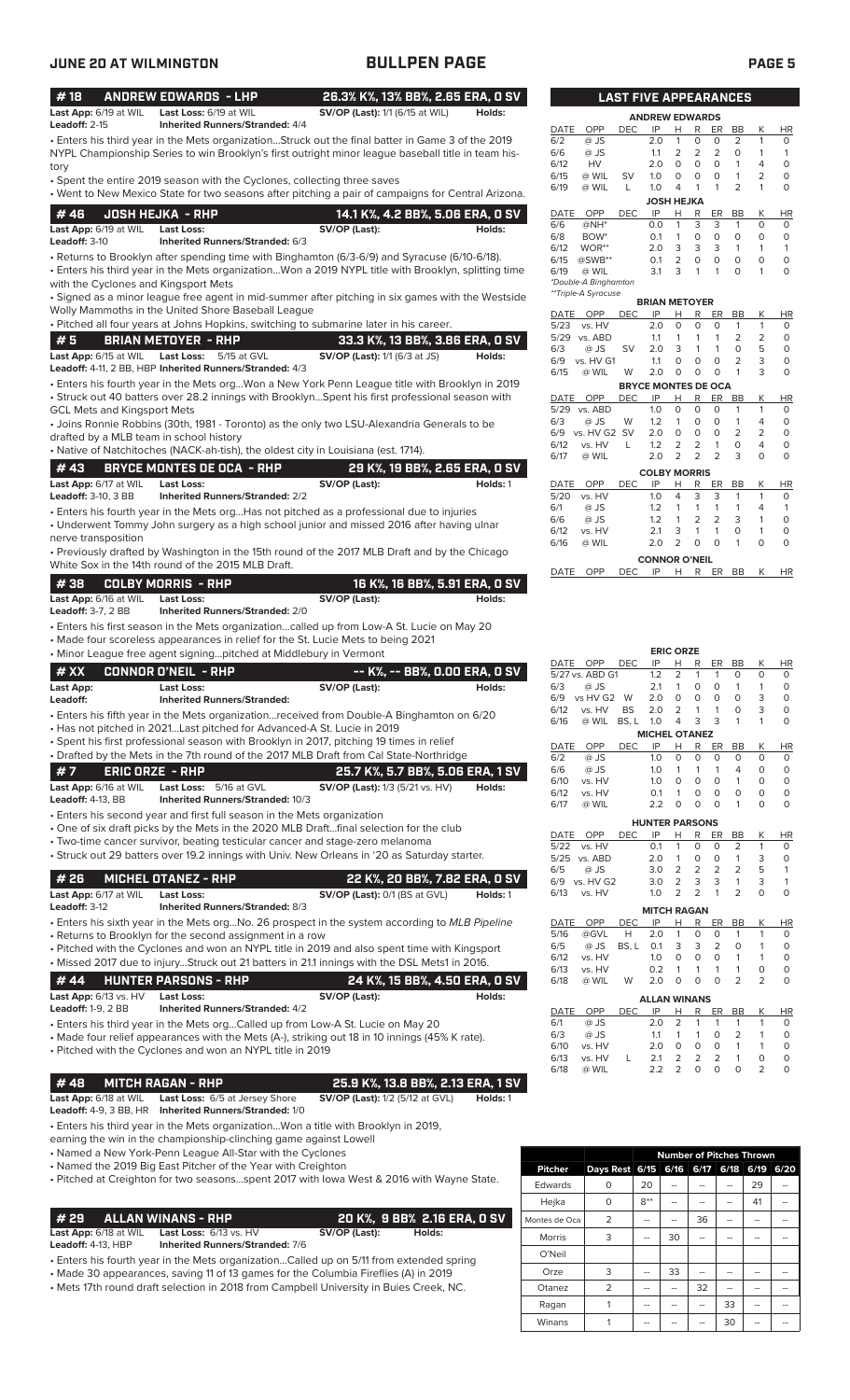| INDIVIDUAL PITCHING HIGHS                                                       |  |  |  |  |  |  |  |  |
|---------------------------------------------------------------------------------|--|--|--|--|--|--|--|--|
|                                                                                 |  |  |  |  |  |  |  |  |
|                                                                                 |  |  |  |  |  |  |  |  |
|                                                                                 |  |  |  |  |  |  |  |  |
| Most Strikeouts, Game, Starter8 (4x, last: Alec Kisena, 6/12 vs. Hudson Valley) |  |  |  |  |  |  |  |  |
| Most Strikeouts, Game, Reliever5 (2x, Hunter Parsons, 6/5 at Jersey Shore)      |  |  |  |  |  |  |  |  |
|                                                                                 |  |  |  |  |  |  |  |  |
|                                                                                 |  |  |  |  |  |  |  |  |
|                                                                                 |  |  |  |  |  |  |  |  |
|                                                                                 |  |  |  |  |  |  |  |  |
|                                                                                 |  |  |  |  |  |  |  |  |
|                                                                                 |  |  |  |  |  |  |  |  |
|                                                                                 |  |  |  |  |  |  |  |  |

| TEAM PITCHING HIGHS                                                       |  |
|---------------------------------------------------------------------------|--|
|                                                                           |  |
|                                                                           |  |
|                                                                           |  |
|                                                                           |  |
|                                                                           |  |
|                                                                           |  |
|                                                                           |  |
|                                                                           |  |
|                                                                           |  |
|                                                                           |  |
|                                                                           |  |
|                                                                           |  |
| Most Walks Allowed, Extra Innings 2 (5/23 vs. Hudson Valley - 12 innings) |  |
|                                                                           |  |
|                                                                           |  |
| Most Pitchers Used, Extra Innings 5 (5/23 vs. Hudson Valley - 12 innings) |  |
|                                                                           |  |

|                          |                        |                                           | <b>TEAM MISCELLANEOUS</b>                                                         |  |
|--------------------------|------------------------|-------------------------------------------|-----------------------------------------------------------------------------------|--|
|                          |                        |                                           |                                                                                   |  |
|                          |                        |                                           | Longest Game, Time, Extra-Inning Game  3:24 (5/23 vs. Hudson Valley - 12 innings) |  |
|                          |                        |                                           | Shortest Game, Time, Nine-Inning Game  2:20 (5/18 vs. Hudson Valley)              |  |
|                          |                        |                                           |                                                                                   |  |
|                          |                        |                                           |                                                                                   |  |
|                          |                        |                                           |                                                                                   |  |
|                          |                        |                                           |                                                                                   |  |
|                          |                        |                                           |                                                                                   |  |
|                          |                        |                                           |                                                                                   |  |
|                          |                        |                                           |                                                                                   |  |
|                          |                        |                                           |                                                                                   |  |
|                          |                        |                                           |                                                                                   |  |
|                          | OUTFIELD ASSISTS [7]   |                                           | <b>RECORD BREAKDOWN</b>                                                           |  |
| <b>NAME</b>              | TOTAL                  | (LAST)                                    |                                                                                   |  |
| Duplantis                | 4                      | 5/13 at GVL                               |                                                                                   |  |
| Ashford<br>Molina        | 1<br>1                 | 5/25 vs. ABD<br>5/21 vs. HV<br>5/6 at ASH |                                                                                   |  |
| Winaker                  | 1                      |                                           |                                                                                   |  |
|                          |                        |                                           |                                                                                   |  |
|                          |                        |                                           |                                                                                   |  |
|                          |                        |                                           |                                                                                   |  |
|                          |                        |                                           |                                                                                   |  |
|                          |                        |                                           |                                                                                   |  |
|                          |                        |                                           |                                                                                   |  |
|                          | <b>UNIFORM RECORDS</b> |                                           |                                                                                   |  |
| <b>Home White</b>        |                        | $0 - 3$                                   |                                                                                   |  |
|                          |                        |                                           |                                                                                   |  |
| <b>Road Gray</b>         |                        | $7-14$                                    |                                                                                   |  |
|                          |                        |                                           |                                                                                   |  |
| <b>Championship Gold</b> |                        | $4 - 7$                                   |                                                                                   |  |
| <b>Coney Island</b>      |                        | $O-1$                                     | Score 4 or More Runs10-10                                                         |  |
|                          |                        |                                           |                                                                                   |  |
|                          |                        |                                           |                                                                                   |  |
|                          |                        |                                           | Do Not Allow a Home Run 6-6                                                       |  |
|                          |                        |                                           |                                                                                   |  |
|                          |                        |                                           | Opponent Hits More HRs1-13                                                        |  |
|                          |                        |                                           |                                                                                   |  |
|                          |                        |                                           |                                                                                   |  |
|                          |                        |                                           |                                                                                   |  |
|                          |                        |                                           |                                                                                   |  |
|                          |                        |                                           |                                                                                   |  |
|                          |                        |                                           |                                                                                   |  |
|                          |                        |                                           |                                                                                   |  |
|                          |                        |                                           |                                                                                   |  |
|                          |                        |                                           |                                                                                   |  |
|                          |                        |                                           |                                                                                   |  |
|                          |                        |                                           |                                                                                   |  |
|                          |                        |                                           |                                                                                   |  |
|                          |                        |                                           |                                                                                   |  |
|                          |                        |                                           |                                                                                   |  |
|                          |                        |                                           |                                                                                   |  |
|                          |                        |                                           |                                                                                   |  |
|                          |                        |                                           |                                                                                   |  |
|                          |                        |                                           |                                                                                   |  |
|                          | <b>EJECTIONS</b>       |                                           |                                                                                   |  |
| Name                     | <b>Umpire</b>          | Date                                      |                                                                                   |  |
|                          |                        |                                           |                                                                                   |  |

# **MISC. WINS**

| Come from Behind Wins  7 (6/18 at WIL) |  |  |
|----------------------------------------|--|--|
| Wins in Last At-Bat 2 (6/18 at WIL)    |  |  |
| Walk-off Wins  1(5/23 vs. HV)          |  |  |

### Longest Hitting Streak ................................................................12 (Ronny Mauricio, 5/4-5/20) Most Runs, Game ..................................................... 4 (Antoine Duplantis, 5/16 at Greenville) Most Hits, Game.. ...........................................4 (2x, last: Brett Baty, 5/19 vs. Hudson Valley) Most RBI, Game .................................................... 4 (6x, last: Luke Ritter, 6/19 at Wilmington) Most Doubles, Game..........................................2 (9x last: Joe Genord, 6/19 at Wilmington) Most Triples, Game.......................................1 (7x, last: Ronny Mauricio, 6/17 at Wilmington) Most Home Runs, Game.................................................... 2 (Brett Baty, 6/3 at Jersey Shore) Home Runs, Consecutive Games .........................Three games (Ronny Mauricio, 5/7-5/11) Grand Slams ...........................................................................1 (Luke Ritter, 6/19 at Wilmington) Pinch-Hit Home Runs. Leadoff Home Runs...<br>Walk-off Home Runs.. Walk-off Home Runs...........................................1 (Hayden Senger, 5/23 vs. Hudson Valley) Most Walks, Game ........................................ 3 (2x, Antoine Duplantis, 6/2 at Jersey Shore) Most Strikeouts, Game................................................4 (7x, Blake Tiberi 6/16 at Wilmington) Most Total Bases, Game...................................................10 (Brett Baty, 6/3 at Jersey Shore) **INDIVIDUAL BATTING HIGHS JUNE 20 AT WILMINGTON HIGH/LOW & CHARTS PAGE 6**

Most Extra-Base Hits, Game............................... 3 (3x, Cody Bohanek, 6/15 at Wilmington) Most Stolen Bases, Game ...1 (15x, last: Brett Baty, Ronny Mauricio, 6/19 at Wilmington)

| <b>TEAM BATTING HIGHS</b> |  |  |
|---------------------------|--|--|
|                           |  |  |

### **FIELDING**

Most Errors, Team, Game...............................................................................6 (5/7 at Asheville) Most Errors, Individual, Game......................2 (6x, last: Brett Baty, 6/11 vs. Hudson Valley) Most Double Plays Turned, Nine-Inning Game.......................... 3 (5/19 vs. Hudson Valley) Consecutive Errorless Games, Team.

### **STARTERS BY POSITION**

**C-** Uriarte (12), Alvarez (10), Senger (9), Mena (6)

**1B-** Genord (29), Ritter (5), Winaker (2), Bohanek (2)

**2B-** Ritter (24), Walters (11), Tiberi (1), Struble (1), McNeil (1)

**3B-** Baty (29), Tiberi (7), Bohanek (2)

**SS-** Mauricio (31), Walters (4), Bohanek (3)

**LF-** Duplantis (21), Tiberi (12), Bohanek (2), Winaker (1), Ashford (1), Struble (1)

**CF-** Duplantis (11), Hernandez (10), Mangum (8), Hernandez (8), Molina (6), Ota (2), Ashford (1)

**RF-** Ashford (13), Molina (10), Winaker (4), Hernandez (4), Bohanek (3), Struble (2), Ota (1) Struble (1)

**DH-** Alvarez (10), Baty (6), Mauricio (4), Tiberi (3), Genord (3), Hernandez (2), Senger (2), Mena (2), Bohanek (2), Ritter (2), Mangum (1), Walters (1)

**STARTERS BY BATTING ORDER**

**1st -** Duplantis (30), Tiberi (2), Mangum (2), Struble (1), Ashford (1), McNeil (1), Bohanek (1)

**2nd -** Bohanek (11), Ashford (5), Mangum (5), Mauricio (5), Winaker (4), Tiberi (3), Duplantis (2), Walters (2), Alvarez (2)

**3rd -** Mauricio (30), Baty (8)

**4th-** Baty (27), Ritter (6), Alvarez (4), Genord (1)

**5th-** Alvarez (16), Ritter (9), Senger (4), Genord (3), Ashford (3), Ota (2), Hernandez (1)

**6th-** Ritter (13), Genord (8), Senger (3), Hernandez (3), Bohanek (2), Ashford (2), Winaker (2), Ota (1), Tiberi (1), Mena (1), Uriarte (1)

**7th-** Genord (16), Tiberi (5), Senger (3), Uriarte (3), Ashford (3), Ritter (3), Walters (2), Winaker (1), Mena (1), Hernandez (1)

**8th-** Tiberi (11), Hernandez (8), Walters (5), Genord (4), Mena (4), Uriarte (3), Senger (1), Molina (1), Ashford (1)

**9th-** Molina (15), Walters (6), Uriarte (5), Struble (4), Hernandez (3), Mangum (2), Mena (2), Tiberi (1)

|             | <b>CATCHERS STEALING</b> |     |            |             |               | <b>MULTI-RUN INNINGS</b> |
|-------------|--------------------------|-----|------------|-------------|---------------|--------------------------|
| <b>Name</b> | СS                       | ATT | <b>PCT</b> | <b>Runs</b> | <b>Times</b>  | Last                     |
| Alvarez     |                          | 16  | 6%         | 6           |               | 7th, 5/20 vs. HV         |
| Mena        |                          | 3   | 0%         | 5           | $\mathcal{P}$ | 9th, 6/18 at WIL         |
| Senger      |                          | 10  | 20%        | 4           |               | 5th, 6/19 at WIL         |
| Uriarte     |                          | 17  | 41%        | 3           | 15            | 8th, 6/12 vs. HV         |
| Team        | 10                       | 48  | 21%        |             | 24            | 6/19 at WIL              |

|                                        | - 2 |  |                                                  |  |  | 3 4 5 6 7 8 9 10 + TOTALS |
|----------------------------------------|-----|--|--------------------------------------------------|--|--|---------------------------|
| OPPONENTS 23 26 31 35 16 26 11 32 11 3 |     |  |                                                  |  |  | - 206                     |
| <b>BKLYN</b>                           |     |  | $24$   12   12   18   19   22   16   23   12   4 |  |  | 164                       |

| $-11 - -121$ |  |
|--------------|--|
|              |  |
|              |  |

| 11               | <b>D.L.</b> |
|------------------|-------------|
| <b>EJECTIONS</b> |             |
|                  |             |
|                  |             |
|                  |             |
|                  |             |
|                  |             |
|                  |             |
|                  |             |

**Name**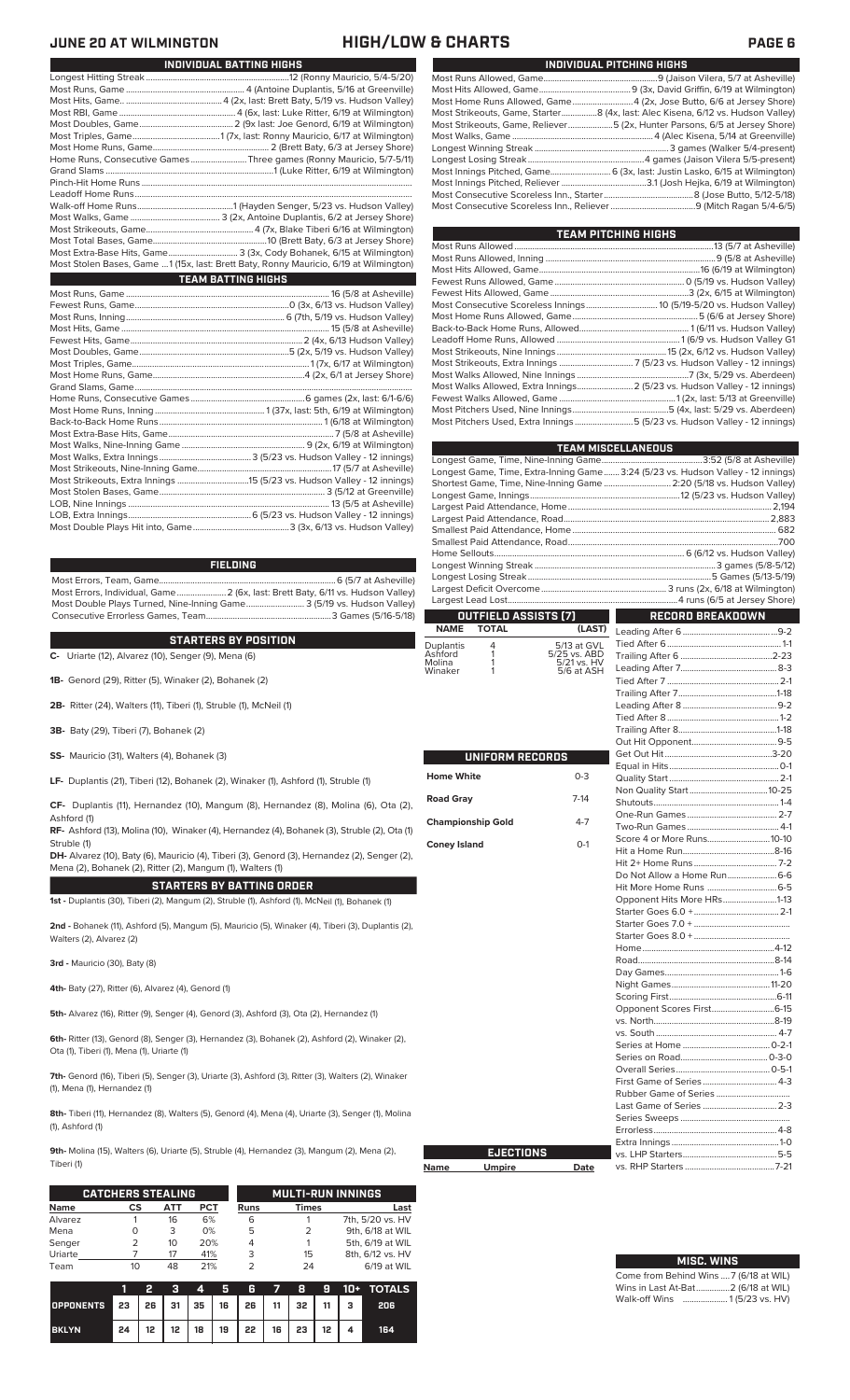# **JUNE 20 AT WILMINGTON GAME BY GAME RESULTS PAGE 7**

|              |                |                                              |                        |           |                  |                   |                  | <b>GAME-BY-GAME RESULTS</b>                                             |                                                 |                             |              |                   |
|--------------|----------------|----------------------------------------------|------------------------|-----------|------------------|-------------------|------------------|-------------------------------------------------------------------------|-------------------------------------------------|-----------------------------|--------------|-------------------|
| <b>DATE</b>  | GM#            | OPPONENT                                     | W-L/TIME SCORE         |           | RECORD           | POSITION          | GA/GB            | <b>WINNING PITCHER</b>                                                  | <b>LOSING PITCHER</b>                           | <b>SAVE</b>                 | <b>TIME</b>  | <b>ATTENDANCE</b> |
| 5/4          | $\mathbf{1}$   | at Asheville                                 | W                      | $8 - 2$   | $1 - 0$          | T <sub>1st</sub>  | $+1$             | Josh Walker (1-0)                                                       | Blair Henley (0-1)                              |                             | 3:16         | 1,200             |
| 5/5          | $\overline{2}$ | at Asheville                                 | L                      | $6-1$     | $1 - 1$          | T <sub>2</sub> nd | $-1$             | Chandler Casey (1-0)                                                    | Jose Butto (1-0)                                |                             | 3:26         | 1,200             |
| 5/6          | 3              | at Asheville                                 | L                      | $11 - 4$  | $1 - 2$          | T3rd              | $-2$             | Matt Ruppenthal (1-0)                                                   | Oscar Rojas (0-1)                               |                             | 3:10         | 1,200             |
| 5/7          | 4              | at Asheville                                 | L                      | $13 - 7$  | $1 - 3$          | T3rd              | -3               | R.J. Freure (1-0)                                                       | Jaison Vilera (0-1)                             |                             | 3:44         | 1,200             |
| 5/8          | 5              | at Asheville                                 | W                      | $16-12$   | $2 - 3$          | T3rd              | -3               | Alec Kisena (1-0)                                                       | Juan Pablo Lopez (1-0)                          |                             | 3:52         | 1,200             |
| 5/9<br>5/10  |                | at Asheville<br>OFF DAY                      |                        |           |                  |                   |                  | Cancelled due to non-COVID-related illness                              |                                                 |                             |              |                   |
| 5/11         | 6              | at Greenville                                | W                      | $6-1$     | $3-3$            | 2 <sub>nd</sub>   | $-2.5$           | Josh Walker (2-0)                                                       | Jay Groome (0-2)                                |                             | 3:00         | 1,995             |
| 5/12         | 7              | at Greenville                                | W                      | $3-2$     | $4 - 3$          | 2 <sub>nd</sub>   | $-1.5$           | Brian Metoyer (1-0)                                                     | Yusniel Padron-Artilles (0-2)                   | Mitch Ragan (1)             | 3:14         | 1,819             |
| 5/13         | 8              | at Greenville                                | L                      | $8 - 2$   | $4 - 4$          | 2 <sub>nd</sub>   | $-2.5$           | Chris Murphy (1-1)                                                      | Oscar Rojas (0-2)                               |                             | 3:21         | 2,485             |
| 5/14         | 9              | at Greenville                                | L                      | $5-1$     | $4 - 5$          | 4th               | $-2.5$           | Brayan Bello (2-0)                                                      | Alec Kisena (1-1)                               |                             | 2:54         | 2,732             |
| 5/15         | 10             | at Greenville                                | L                      | $8-4$     | $4-6$            | 4th               | $-3.5$           | Yorvin Pantoja (1-0)                                                    | Brian Metoyer (1-1)                             |                             | 2:52         | 2,883             |
| 5/16         | 11             | at Greenville                                | L                      | $10-9$    | $4 - 7$          | 4th               | $-3.5$           | Jake Wallace (1-0)                                                      | Eric Orze (0-1)                                 |                             | 3:09         | 2,818             |
| 5/17         |                | OFF DAY                                      |                        |           |                  |                   |                  |                                                                         |                                                 |                             |              |                   |
| 5/18         | 12             | <b>Hudson Valley</b>                         | г                      | $4 - 3$   | $4 - 8$          | 5th               | $-4.5$           | Zach Greene (1-1)                                                       | Andrew Edwards (0-1)                            |                             | 2:29         | 1,315             |
| 5/19         | 13             | <b>Hudson Valley</b>                         | W                      | 14-0      | $5-8$            | 5th               | $-3.5$           | Allan Winans (1-0)                                                      | Jhony Brito (0-1)                               |                             | 3:01         | 810               |
| 5/20         | 14             | <b>Hudson Valley</b>                         | L                      | $6-1$     | $5-9$            | 5th               | $-3.5$           | Luis Medina (2-0)                                                       | Jaison Vilera (0-2)                             |                             | 2:42         | 682               |
| 5/21         | 15             | <b>Hudson Valley</b>                         | W                      | $4-1$     | $6-9$            | 5th               | $-3.5$           | Josh Walker (3-0)                                                       | Josh Maciejewski (2-1)                          | Eric Orze (1)               | 2:33         | 998               |
| 5/22<br>5/23 | 16<br>17       | <b>Hudson Valley</b>                         | г<br>W                 | $5-3$     | $6-10$<br>$7-10$ | 5th<br>5th        | $-4.5$<br>$-3.5$ | Ken Waldichuk (1-0)                                                     | Cam Opp (0-1)                                   |                             | 3:14         | 1,624<br>1,261    |
| 5/24         |                | <b>Hudson Valley</b><br>OFF DAY              |                        | $6-5(12)$ |                  |                   |                  | Josh Hejka (1-0)                                                        | Zach Greene (1-2)                               |                             | 3:24         |                   |
| 5/25         | 18             | Aberdeen                                     | L                      | $8-1$     | $7 - 11$         | 5th               | $-4.5$           | Drew Rom (2-0)                                                          | Oscar Rojas (0-3)                               |                             | 2:52         | 861               |
| 5/26         | 19             | Aberdeen                                     |                        |           |                  |                   |                  | 5/26 game postponed due to rain, makeup scheduled for doubleheader 5/27 |                                                 |                             |              |                   |
| 5/27         | 19             | Aberdeen                                     | г                      | $6-2(7)$  | $7-12$           | 5th               | $-5.5$           | Grayson Rodriguez (3-0)                                                 | Jaison Vilera (0-3)                             |                             | 2:14         |                   |
|              | 20             | Aberdeen                                     | г                      | $10-1(7)$ | $7-13$           | 5th               | $-6.5$           | Morgan McSweeney (2-0)                                                  | Cam Opp (0-2)                                   |                             | 2:37         | 926               |
| 5/28         | 21             | Aberdeen                                     |                        |           |                  |                   |                  | 5/28 game postponed due to rain, makeup scheduled for doubleheader 8/25 |                                                 |                             |              |                   |
| 5/29         | 21             | Aberdeen                                     | г                      | 4-1       | $7 - 14$         | 5th               | $-7.5$           | <b>Garrett Stallings (3-1)</b>                                          | Alec Kisena (1-2)                               | <b>Connor Gillispie (1)</b> | 2:52         | 1,509             |
| 5/30         | 22             | Aberdeen                                     |                        |           |                  |                   |                  | 5/30 game posted to a later date to be determined                       |                                                 |                             |              |                   |
| 5/31         |                | OFF DAY                                      |                        |           |                  |                   |                  |                                                                         |                                                 |                             |              |                   |
|              |                |                                              |                        | $11-5$    | $8-14$           |                   |                  | MAY [7-14]                                                              |                                                 |                             |              |                   |
| 6/1<br>6/2   | 22<br>23       | at Jersey Shore<br>at Jersey Shore           | W<br>L                 | $4-1$     | $8 - 15$         | T4th<br>5th       | $-7.5$<br>$-8.5$ | Jose Butto (1-1)<br>Carlo Reyes (1-0)                                   | Josh Hendrickson (0-1)<br>Justin Lasko (0-1)    | Blake Brown (1)             | 3:03<br>2:44 | 2,077<br>1,591    |
| 6/3          | 24             | at Jersey Shore                              | W                      | $6 - 4$   | $9 - 15$         | 4th               | $-8.5$           | Bryce Montes de Oca (1-0)                                               | Jack Perkins (0-1)                              | Brian Metoyer (1)           | 3:15         | 1,473             |
| 6/4          | 25             | at Jersey Shore                              | L                      | $5-4(7)$  | $9 - 16$         | 5th               | $-9.0$           | Aneurys Zabala (2-2)                                                    | Allan Winans (1-1)                              |                             | 2:12         | 2,399             |
| 6/5          | 26             | at Jersey Shore                              | L                      | $5 - 4$   | $9 - 17$         | 5th               | $-9.0$           | Mike Adams (1-1)                                                        | Mitch Ragan (0-1)                               |                             | 2:36         | 2,122             |
| 6/6          | 27             | at Jersey Shore                              | L                      | $11-6$    | $9-18$           | 5th               | $-9.5$           | Nick Lackney (1-0)                                                      | Jose Butto (1-2)                                |                             | 3:31         | 2,041             |
| 6/7          |                | OFF DAY                                      |                        |           |                  |                   |                  |                                                                         |                                                 |                             |              |                   |
| 6/9          | 28             | <b>Hudson Valley</b>                         | L                      | $3-2(7)$  | $9-19$           | 5th               | $-10.5$          | Tanner Myatt (1-0)                                                      | Justin Lasko (0-2)                              | Justin Wilson (1)           | 2:22         |                   |
|              | 29             | <b>Hudson Valley</b>                         | W                      | $5-3(7)$  | 10-19            | 5th               | $-9.5$           | Eric Orze (1-1)                                                         | Luis Medina (2-1)                               | Bryce Montes de Oca (1)     | 2:02         | 1,211             |
| 6/10         | 30             | <b>Hudson Valley</b>                         | L                      | $1-0$     | 10-20            | 5th               | $-9.5$           | <b>Barrett Loseke (2-1)</b>                                             | Cam Opp (0-3)                                   | Zach Greene (1)             | 2:37         | 1,396             |
| 6/11         | 31             | <b>Hudson Valley</b>                         | L                      | 8-0       | $10 - 21$        | 5th               | $-9.5$           | Ken Waldichuk (2-0)                                                     | Jaison Vilera (0-4)                             |                             | 3:06         | 1,597             |
| 6/12         | 32             | <b>Hudson Valley</b><br><b>Hudson Valley</b> | г                      | $5-4$     | $10 - 22$        | 5th               | $-9.5$           | <b>Nelson Alvarez (2-0)</b><br>Hayden Wesneski (1-1)                    | Bryce Montes de Oca (1-1)<br>Allan Winans (1-2) | Justin Wilson (2)           | 3:22         | 2,194             |
| 6/13<br>6/14 | 33             | OFF DAY                                      | г                      | 5-0       | $10 - 23$        | 5th               | $-9.5$           |                                                                         |                                                 |                             | 2:50         | 1,749             |
| 6/15         | 34             | at Wilmington                                | W                      | $3-1$     | $11 - 23$        | 5th               | $-8.5$           | Brian Metoyer (2-1)                                                     | Zach Brzykcy (2-1)                              | Andrew Edwards (1)          | 2:21         | 1,188             |
| 6/16         | 35             | at Wilmington                                | L                      | $5 - 2$   | $11 - 24$        | 5th               | $-9.5$           | Amos Willingham (1-0)                                                   | Eric Orze (1-2)                                 | Reid Schaller (3)           | 2:51         | 700               |
| 6/17         | 36             | at Wilmington                                | L                      | $8 - 4$   | 11-25            | 5th               | $-10.5$          | Joan Adon (3-1)                                                         | Alec Kisena (1-3)                               |                             | 2:54         | 1,009             |
| 6/18         | 37             | at Wilmington                                | W                      | $7-5$     | 12-25            | 5th               | $-10$            | Mitch Ragan (1-1)                                                       | Reid Schaller (1-1)                             |                             | 2:52         | 2,565             |
| 6/19         | 38             | at Wilmington                                | L                      | $9 - 8$   | 12-26            | 5th               | $-11$            | Christian Vann (2-0)                                                    | Andrew Edwards (0-2)                            |                             | 3:26         | 1,899             |
| 6/20         | 39             | at Wilmington                                | 1:05 p.m.              |           |                  |                   |                  |                                                                         |                                                 |                             |              |                   |
| 6/21         |                | OFF DAY                                      |                        |           |                  |                   |                  |                                                                         |                                                 |                             |              |                   |
| 6/22         | 40             | <b>Jersey Shore</b>                          | 6:30 p.m.              |           |                  |                   |                  |                                                                         |                                                 |                             |              |                   |
| 6/23         | 41             | <b>Jersey Shore</b>                          | 6:30 p.m.              |           |                  |                   |                  |                                                                         |                                                 |                             |              |                   |
| 6/24<br>6/25 | 42<br>43       | <b>Jersey Shore</b><br><b>Jersey Shore</b>   | 6:30 p.m.<br>7:00 p.m. |           |                  |                   |                  |                                                                         |                                                 |                             |              |                   |
| 6/26         | 44             | <b>Jersey Shore</b>                          | 6:00 p.m.              |           |                  |                   |                  |                                                                         |                                                 |                             |              |                   |
| 6/27         | 45             | <b>Jersey Shore</b>                          | 4:00 p.m.              |           |                  |                   |                  |                                                                         |                                                 |                             |              |                   |
| 6/28         |                | OFF DAY                                      |                        |           |                  |                   |                  |                                                                         |                                                 |                             |              |                   |
| 6/29         | 46             | at Aberdeen                                  | 7:05 p.m.              |           |                  |                   |                  |                                                                         |                                                 |                             |              |                   |
| 6/30         | 47             | at Aberdeen                                  | 7:05 p.m.              |           |                  |                   |                  |                                                                         |                                                 |                             |              |                   |
|              |                |                                              |                        |           |                  |                   |                  | <b>JUNE [5-12]</b>                                                      |                                                 |                             |              |                   |
| 7/1          | 48             | at Aberdeen                                  | 7:05 p.m.              |           |                  |                   |                  |                                                                         |                                                 |                             |              |                   |
| 7/2          | 49             | at Aberdeen                                  | 7:05 p.m.              |           |                  |                   |                  |                                                                         |                                                 |                             |              |                   |
| 7/3          | 50             | at Aberdeen                                  | 6:05 pm.               |           |                  |                   |                  |                                                                         |                                                 |                             |              |                   |
| 7/4          | 51             | at Aberdeen                                  | 2:05 p.m.              |           |                  |                   |                  |                                                                         |                                                 |                             |              |                   |
| 7/5<br>7/6   | 52             | OFF DAY<br>at Hudson Valley                  | 7:05 p.m.              |           |                  |                   |                  |                                                                         |                                                 |                             |              |                   |
| 7/7          | 53             | at Hudson Valley                             | 7:05 p.m.              |           |                  |                   |                  |                                                                         |                                                 |                             |              |                   |
| 7/8          | 54             | at Hudson Valley                             | 7:05 p.m.              |           |                  |                   |                  |                                                                         |                                                 |                             |              |                   |
| 7/9          | 55             | at Hudson Valley                             | 7:05 p.m.              |           |                  |                   |                  |                                                                         |                                                 |                             |              |                   |
| 7/10         | 56             | at Hudson Valley                             | 6:05 p.m.              |           |                  |                   |                  |                                                                         |                                                 |                             |              |                   |
| 7/11         | 57             | at Hudson Valley                             | 4:35 p.m.              |           |                  |                   |                  |                                                                         |                                                 |                             |              |                   |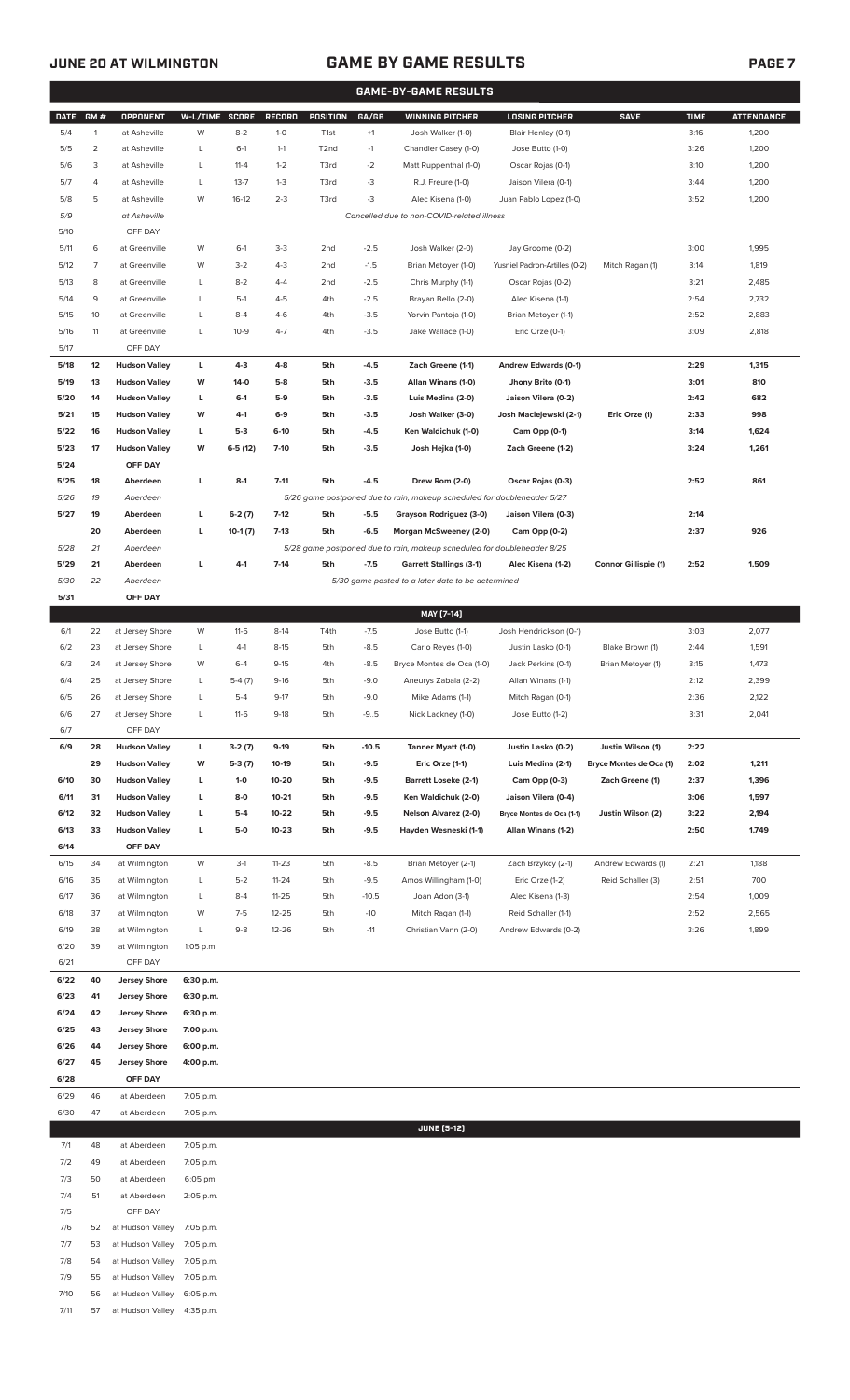## **JUNE 20 AT WILMINGTON GAME-BY-GAME PAGE 8**

| <b>DATE</b>  | GM#        | OPPONENT                                       | W-L/TIME SCORE         | RECORD | POSITION | GA/GB | <b>WINNING PITCHER</b> | <b>LOSING PITCHER</b> | <b>SAVE</b> | <b>TIME</b> | <b>ATTENDANCE</b> |
|--------------|------------|------------------------------------------------|------------------------|--------|----------|-------|------------------------|-----------------------|-------------|-------------|-------------------|
| 7/12         |            | OFF DAY                                        |                        |        |          |       |                        |                       |             |             |                   |
| 7/13         | 59         | <b>Jersey Shore</b>                            | 6:30 p.m.              |        |          |       |                        |                       |             |             |                   |
| 7/14         | 60         | <b>Jersey Shore</b>                            | 6:30 p.m.              |        |          |       |                        |                       |             |             |                   |
| 7/15<br>7/16 | 61<br>62   | <b>Jersey Shore</b><br><b>Jersey Shore</b>     | 6:30 p.m.<br>7:00 p.m. |        |          |       |                        |                       |             |             |                   |
| 7/17         | 63         | <b>Jersey Shore</b>                            | 6:00 p.m.              |        |          |       |                        |                       |             |             |                   |
| 7/18         | 64         | <b>Jersey Shore</b>                            | 4:00 p.m.              |        |          |       |                        |                       |             |             |                   |
| 7/19         |            | OFF DAY                                        |                        |        |          |       |                        |                       |             |             |                   |
| 7/20         | 65         | Wilmington                                     | 6:30 p.m.              |        |          |       |                        |                       |             |             |                   |
| 7/21         | 66         | Wilmington                                     | 6:30 p.m.              |        |          |       |                        |                       |             |             |                   |
| 7/22         | 67         | Wilmington                                     | 6:30 p.m.              |        |          |       |                        |                       |             |             |                   |
| 7/23         | 68         | Wilmington                                     | 7:00 p.m.              |        |          |       |                        |                       |             |             |                   |
| 7/24         | 69         | Wilmington                                     | 6:00 p.m.              |        |          |       |                        |                       |             |             |                   |
| 7/25         | 70         | Wilmington                                     | 4:00 p.m.              |        |          |       |                        |                       |             |             |                   |
| 7/26         |            | OFF DAY                                        |                        |        |          |       |                        |                       |             |             |                   |
| 7/27         | $71$       | at Jersey Shore                                | 7:05 p.m.              |        |          |       |                        |                       |             |             |                   |
| $7/28$       | 72         | at Jersey Shore                                | 7:05 p.m.              |        |          |       |                        |                       |             |             |                   |
| 7/29         | 73         | at Jersey Shore                                | 7:05 p.m.              |        |          |       |                        |                       |             |             |                   |
| 7/30         | 74         | at Jersey Shore                                | 7:05 p.m.              |        |          |       |                        |                       |             |             |                   |
| 7/31         | 75         | at Jersey Shore                                | 7:05 p.m.              |        |          |       |                        |                       |             |             |                   |
| 8/1          | 76         | at Jersey Shore                                | 1:05 p.m.              |        |          |       | JULY (0-0)             |                       |             |             |                   |
| 8/2          |            | OFF DAY                                        |                        |        |          |       |                        |                       |             |             |                   |
| 8/3          | 77         | <b>Hudson Valley</b>                           | 6:30 p.m.              |        |          |       |                        |                       |             |             |                   |
| 8/4          | 78         | <b>Hudson Valley</b>                           | 6:30 p.m.              |        |          |       |                        |                       |             |             |                   |
| 8/5          | 79         | <b>Hudson Valley</b>                           | 6:30 p.m.              |        |          |       |                        |                       |             |             |                   |
| 8/6          | 80         | <b>Hudson Valley</b>                           | 7:00 p.m.              |        |          |       |                        |                       |             |             |                   |
| 8/7          | 81         | <b>Hudson Valley</b>                           | 6:00 p.m.              |        |          |       |                        |                       |             |             |                   |
| 8/8          | 82         | <b>Hudson Valley</b>                           | 4:00 p.m.              |        |          |       |                        |                       |             |             |                   |
| 8/9          |            | OFF DAY                                        |                        |        |          |       |                        |                       |             |             |                   |
| 8/10         | 83         | at Wilmington                                  | 7:05 p.m.              |        |          |       |                        |                       |             |             |                   |
| 8/11         | 84         | at Wilmington                                  | 7:05 p.m.              |        |          |       |                        |                       |             |             |                   |
| 8/12         | 85         | at Wilmington                                  | 7:05 p.m.              |        |          |       |                        |                       |             |             |                   |
| 8/13         | 86         | at Wilmington                                  | 7:05 p.m.              |        |          |       |                        |                       |             |             |                   |
| 8/14         | 87         | at Wilmington                                  | 6:05 p.m.              |        |          |       |                        |                       |             |             |                   |
| 8/15         | 88         | at Wilmington                                  | 1:05 p.m.              |        |          |       |                        |                       |             |             |                   |
| 8/16<br>8/17 |            | OFF DAY                                        |                        |        |          |       |                        |                       |             |             |                   |
| 8/18         | 89<br>90   | at Hudson Valley 7:05 p.m.<br>at Hudson Valley | 7:05 p.m.              |        |          |       |                        |                       |             |             |                   |
| 8/19         | 91         | at Hudson Valley                               | 7:05 p.m.              |        |          |       |                        |                       |             |             |                   |
| 8/20         | 92         | at Hudson Valley                               | 7:05 p.m.              |        |          |       |                        |                       |             |             |                   |
| 8/21         | 93         | at Hudson Valley                               | 6:05 p.m.              |        |          |       |                        |                       |             |             |                   |
| 8/22         | 94         | at Hudson Valley                               | 4:35 p.m.              |        |          |       |                        |                       |             |             |                   |
| 8/23         |            | OFF DAY                                        |                        |        |          |       |                        |                       |             |             |                   |
| 8/24         | 95         | Aberdeen                                       | 6:30 p.m.              |        |          |       |                        |                       |             |             |                   |
| 8/25         | 96         | Aberdeen                                       | 5:00 p.m.              |        |          |       |                        |                       |             |             |                   |
|              | 97         | Aberdeen                                       | DH                     |        |          |       |                        |                       |             |             |                   |
| 8/26<br>8/27 | 98<br>99   | Aberdeen<br>Aberdeen                           | 6:30 p.m.              |        |          |       |                        |                       |             |             |                   |
| 8/28         | 100        | Aberdeen                                       | 7:00 p.m.<br>6:00 p.m. |        |          |       |                        |                       |             |             |                   |
| 8/29         | 101        | Aberdeen                                       | 4:00 p.m.              |        |          |       |                        |                       |             |             |                   |
| 8/30         |            | OFF DAY                                        |                        |        |          |       |                        |                       |             |             |                   |
| 8/31         | 102        | Wilmington                                     | 6:30 p.m.              |        |          |       |                        |                       |             |             |                   |
|              |            |                                                |                        |        |          |       | AUGUST (0-0)           |                       |             |             |                   |
| 9/1          | 103        | Wilmington                                     | 6:30 p.m.              |        |          |       |                        |                       |             |             |                   |
| 9/2          | 104        | Wilmington                                     | 6:30 p.m.              |        |          |       |                        |                       |             |             |                   |
| 9/3          | 105        | Wilmington                                     | 7:00 p.m.              |        |          |       |                        |                       |             |             |                   |
| 9/4          | 106        | Wilmington                                     | 6:00 p.m.              |        |          |       |                        |                       |             |             |                   |
| 9/5          | 107        | Wilmington                                     | 4:00 p.m.              |        |          |       |                        |                       |             |             |                   |
| 9/6<br>9/7   | 108        | OFF DAY<br>at Hudson Valley                    | 7:05 p.m.              |        |          |       |                        |                       |             |             |                   |
| 9/8          | 109        | at Hudson Valley                               | 7:05 p.m.              |        |          |       |                        |                       |             |             |                   |
| 9/9          | 110        | at Hudson Valley                               | 7:05 p.m.              |        |          |       |                        |                       |             |             |                   |
| 9/10         | 111        | at Hudson Valley                               | 7:05 p.m.              |        |          |       |                        |                       |             |             |                   |
| 9/11         | 112        | at Hudson Valley                               | 6:05 p.m.              |        |          |       |                        |                       |             |             |                   |
| 9/12         | 113        | at Hudson Valley                               | 4:35 p.m.              |        |          |       |                        |                       |             |             |                   |
| 9/13         |            | OFF DAY                                        |                        |        |          |       |                        |                       |             |             |                   |
| 9/14         | 114        | <b>Jersey Shore</b>                            | 6:30 p.m.              |        |          |       |                        |                       |             |             |                   |
| 9/15         | 115        | <b>Jersey Shore</b>                            | 6:30 p.m.              |        |          |       |                        |                       |             |             |                   |
| 9/16         | 116        | <b>Jersey Shore</b>                            | 6:30 p.m.              |        |          |       |                        |                       |             |             |                   |
| 9/17         | 117        | <b>Jersey Shore</b>                            | 7:00 p.m.              |        |          |       |                        |                       |             |             |                   |
| 9/18<br>9/19 | 118<br>119 | <b>Jersey Shore</b><br><b>Jersey Shore</b>     | 4:00 p.m.<br>1:00 p.m. |        |          |       |                        |                       |             |             |                   |
|              |            |                                                |                        |        |          |       |                        |                       |             |             |                   |

**SEPTEMBER (0-0)**